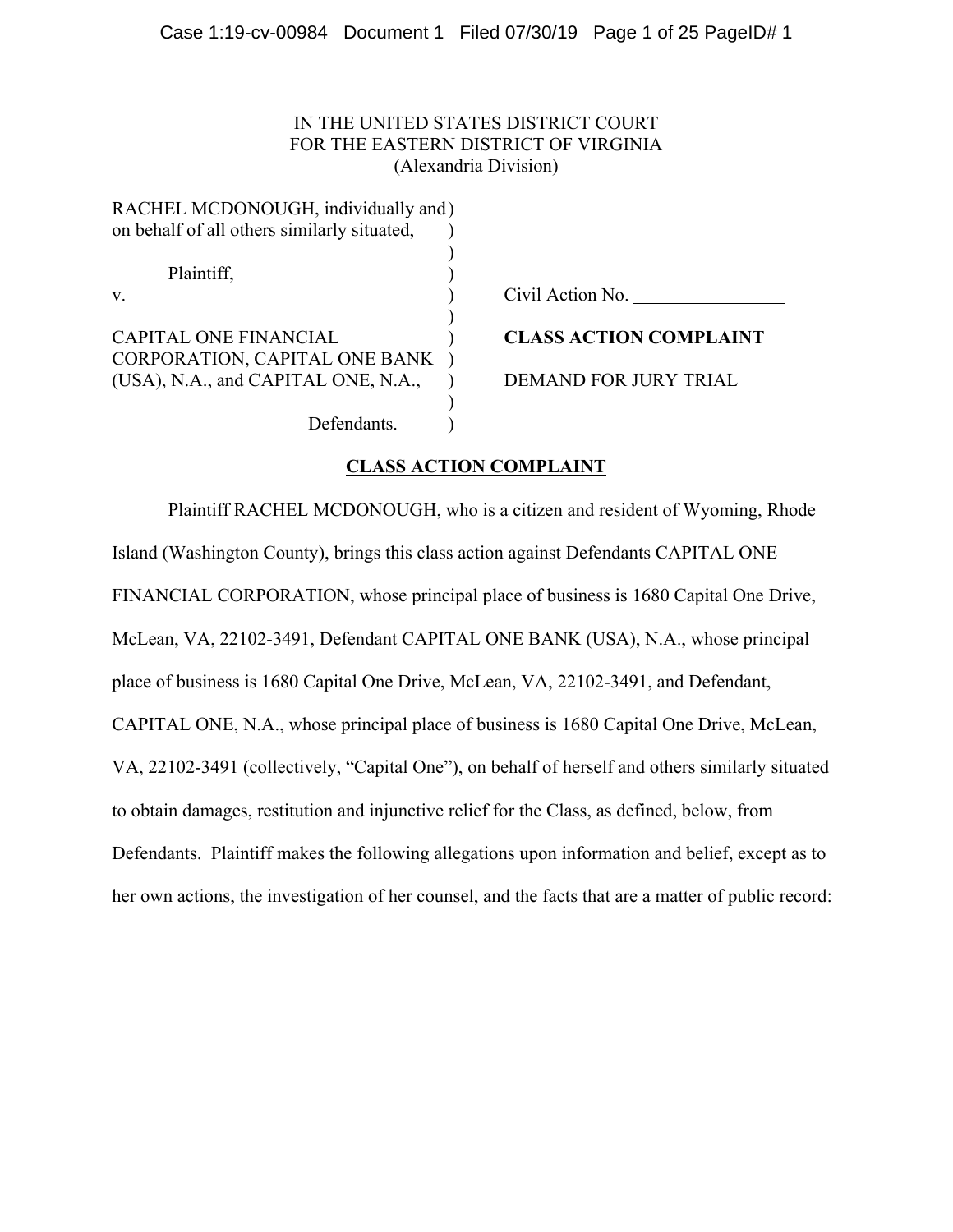#### **PARTIES**

1. Plaintiff is an individual who resides in Wyoming, Rhode Island (Washington County) in and is therefore a citizen of Rhode Island. Plaintiff has a Capital One® Venture® Rewards Credit Card account with Capital One ("Venture Card"). Plaintiff McDonough applied for a a Venture Card in January of 2019 and was issued a Venture Card shorty thereafter. Capital One collected stored Plaintiff's personal information, including at least her name, address, phone number, email address, birthday, self-reported income, and social security number as part of the application process and process of issuing a Venture Card to Plaintiff McDonough, and of course, they maintained her credit card number with expiration date as part of maintaining her Venture Card account. Plaintiff has made multiple purchases from using her Venture Card and currently is an account holder in good standing.

2. Each of the Defendants are headquartered in McLean, Virginia. Defendants are each therefore citizens of Virginia. Capital One Financial Corporation is a bank holding company specializing in credit cards, auto loans, banking and savings accounts. Defendants Capital One, N.A. and Capital One Bank (USA), N.A offer banking and lending products and services to consumers and businesses, and issue multiple types of credit cards for use by consumers and businesses, including the Venture Card, Capital One® Quicksilver® Cash Rewards Credit Card, Capital One® Spark® Cash for Business, Journey® Student Rewards from Capital One®, Capital One® SavorOneSM Cash Rewards Credit Card, Capital One® QuicksilverOne® Cash Rewards Credit Card, Capital One® QuicksilverOne® Cash Rewards Credit Card, Capital One Savor® Rewards Credit Card, and Capital One® Secured Mastercard®, among others (the "Credit Cards"). Defendants are headquartered in this District, do business in this District, and issues credit cards, offer and maintain checking and savings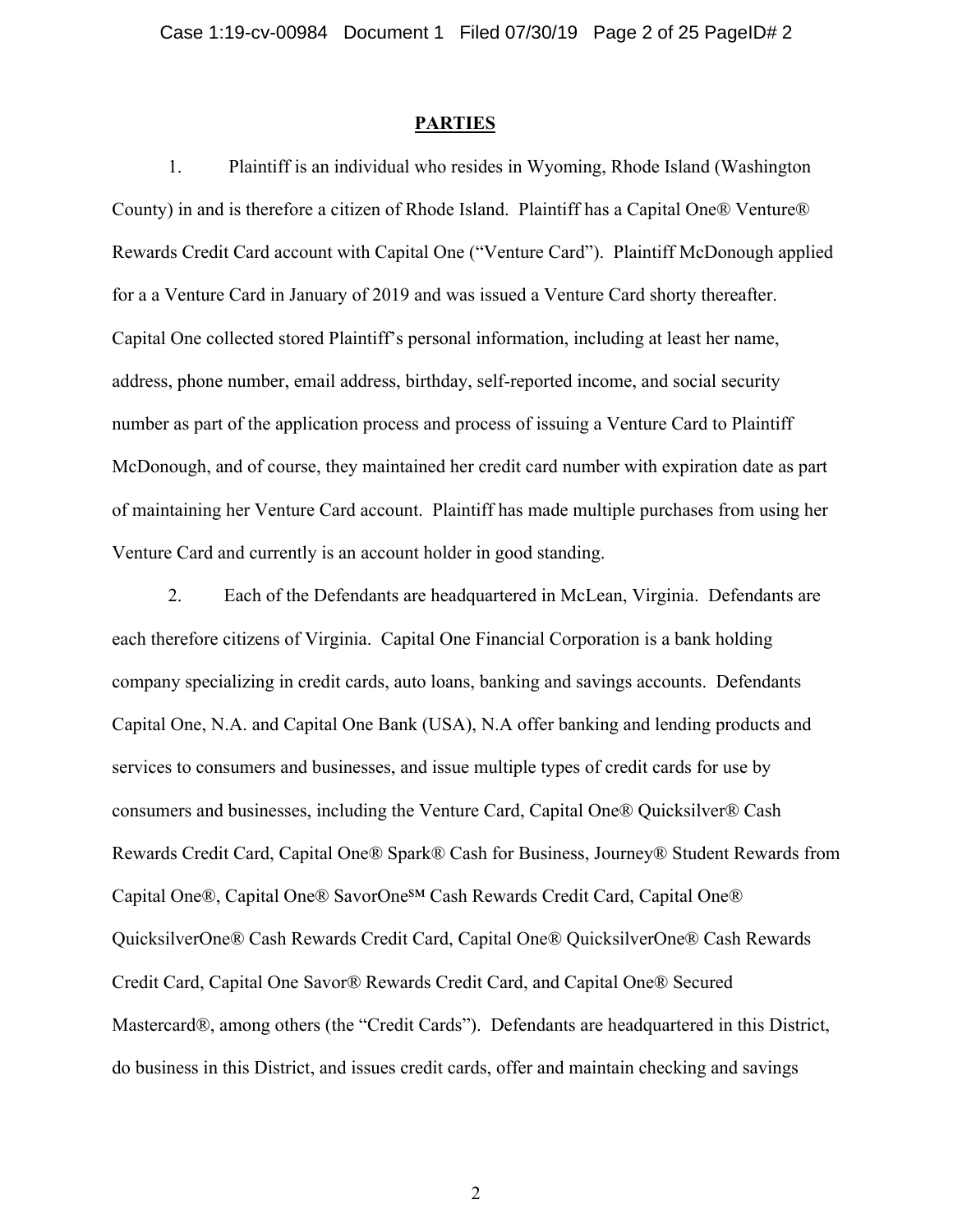#### Case 1:19-cv-00984 Document 1 Filed 07/30/19 Page 3 of 25 PageID# 3

accounts, issue automobile loans, and provide a host of services to businesses from this District. Capital One is one of the largest retail and commercial banks in the U.S., and is ranked 10th on the list of largest banks in the United States by assets and had We posted record revenue of \$28.1 billion in revenue in 2018. *See* 2018 Annual Report, p. 3, available at http://www.annualreports.com/HostedData/AnnualReports/PDF/NYSE\_COF\_2018.pdf (last accessed July 30, 2019) ("2018 Annual Report").

### **JURISDICTION AND VENUE**

3. This Court has subject matter jurisdiction over this action pursuant to 28 U.S.C. § 1332(d), the class contains members of diverse citizenship from Defendants, there are more than 100 Class members, and the amount in controversy exceeds \$5 million.

4. This Court has personal jurisdiction over Defendants because Defendants are authorized to and conduct substantial business in Virginia, generally, and this District, specifically. Defendants own and operate retail locations within this District and throughout Virginia.

5. Venue is proper in this District pursuant to 28 U.S.C. § 1391(a)(1), because a substantial part of the events and omissions giving rise to this action occurred in this District as Defendants have their center of operations within this District, Plaintiff provided her Personally Identifiable Information, including name, address, phone number, email address, birthday, selfreported income, and social security number to Defendants here ("PII"), and for those applicants that were issued cards, Capital One also maintained the account number, expiration date, and related data for the issued card, and Plaintiff was issued her Credit Card from here.

### **DEFENDANTS' COLLECTION OF PERSONALLY IDENTIFIABLE INFORMATION VIA CREDIT CARD APPLICATIONS**

6. Defendants proclaim that they are really an information-based technology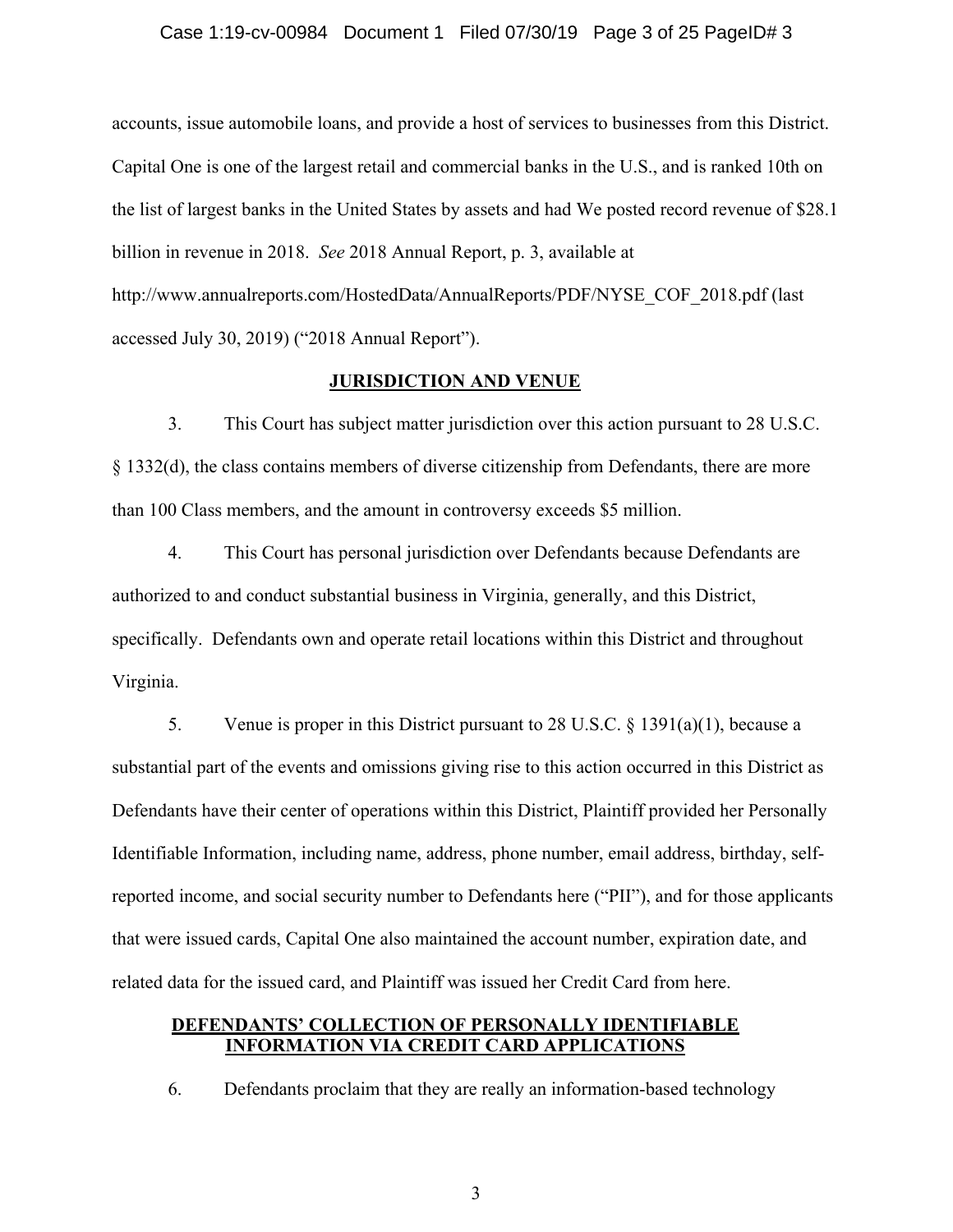### Case 1:19-cv-00984 Document 1 Filed 07/30/19 Page 4 of 25 PageID# 4

company that does banking. According to Defendants, their rallying cry has been, "'Build a technology company that does banking, and compete against banks that use technology.'" 2018 Annual Report, p. 5. "The vast majority of [their] operating and customer-facing applications operate in the cloud," 2018 Annual Report, p. 5, which creates significant exposure to hackers and makes them more easily the subject of other nefarious computer intrusions.

7. Over 100 million Americans have applied for Capital One Credit Cards since 2005. Upon information and belief, over 40 million of those applicants have been issued Credit One Credit Cards.

8. As part of the application process for a Credit Card, consumers are requested to submit a myriad of PII in forms, including the following information:

### Personal Information

#### Have a Capital One account? Prefill Application ②

| <b>FIRST NAME</b>                                             | MI    | <b>LAST NAME</b>                   | <b>Capital</b> One<br>platinum |
|---------------------------------------------------------------|-------|------------------------------------|--------------------------------|
| <b>DATE OF BIRTH</b>                                          |       | ⊚<br><b>SOCIAL SECURITY NUMBER</b> | mastercard                     |
| ARE YOU A U.S. CITIZEN?<br>WHY ARE YOU ASKING ME THIS?        | YES ( | <b>NO</b>                          |                                |
|                                                               |       | Contact Information                |                                |
| RESIDENTIAL ADDRESS (No PO Boxes or CMRA)                     |       |                                    | SUITE/APT. # (if applicable)   |
| + Add mailing address (if different from residential address) |       |                                    |                                |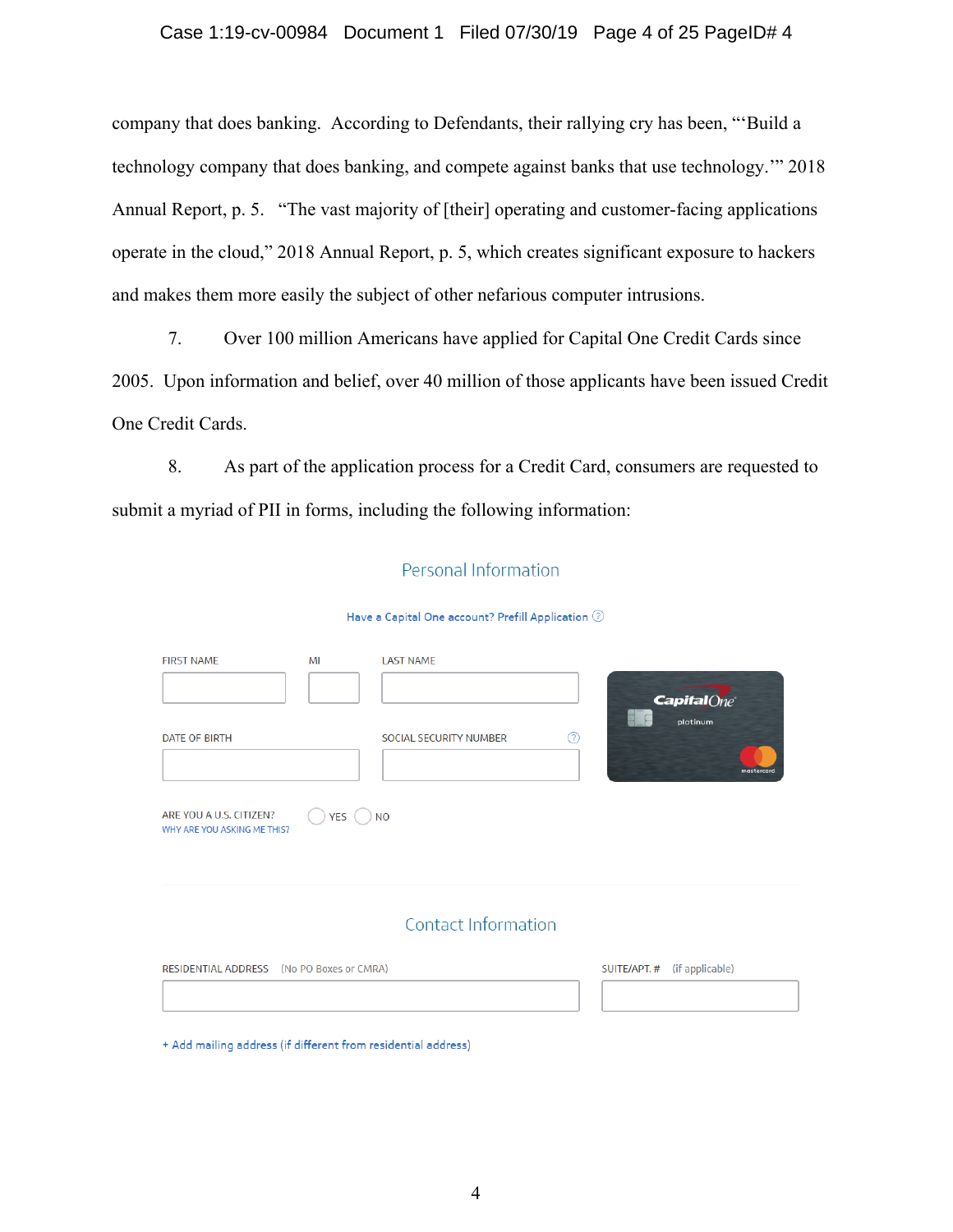# Case 1:19-cv-00984 Document 1 Filed 07/30/19 Page 5 of 25 PageID# 5

| <b>EMAIL ADDRESS</b>                                                                                                                                                             | PRIMARY PHONE NUMBER |             |             |
|----------------------------------------------------------------------------------------------------------------------------------------------------------------------------------|----------------------|-------------|-------------|
| When you provide your email address, we may use it to<br>send you important information about your application and<br>account(s), as well as other useful products and services. | $\bigcirc$ MOBILE    | <b>HOME</b> | <b>WORK</b> |

# **Financial Information**

| DO YOU HAVE ANY BANK ACCOUNTS?                                                                                                                                 | <b>EMPLOYMENT STATUS</b> |  |  |  |
|----------------------------------------------------------------------------------------------------------------------------------------------------------------|--------------------------|--|--|--|
| Select a type<br>$\overline{\phantom{a}}$                                                                                                                      | Select status            |  |  |  |
| <b>TOTAL ANNUAL INCOME</b><br>(?)                                                                                                                              | MONTHLY RENT/MORTGAGE    |  |  |  |
|                                                                                                                                                                | \$                       |  |  |  |
| Alimony, child support or separate maintenance income<br>need not be revealed if you do not choose to have it<br>considered as a basis for repaying this loan. |                          |  |  |  |

IF OFFERED, WOULD YOU BE INTERESTED IN BLANK CHECKS TO USE FOR CASH ADVANCES? (Optional)

 $\bigcirc$  YES  $\bigcirc$  NO

# **Additional Information**

We need your agreement to receive by electronic means only communications regarding your application, including notice of our decision on your application and important account opening information regarding rates, fees and other costs related to the credit card for which you are applying. Please review the terms of our Electronic Communications Disclosure.

I have reviewed and agree to the terms of the Electronic Communications Disclosure. I confirm that I have an active email address and the ability to access, view and print PDF files.

Some of our communications are available in both English and Spanish. Which language would you prefer for future communications?



https://applynow.capitalone.com/?productId=6675. This information is highly sensitive and the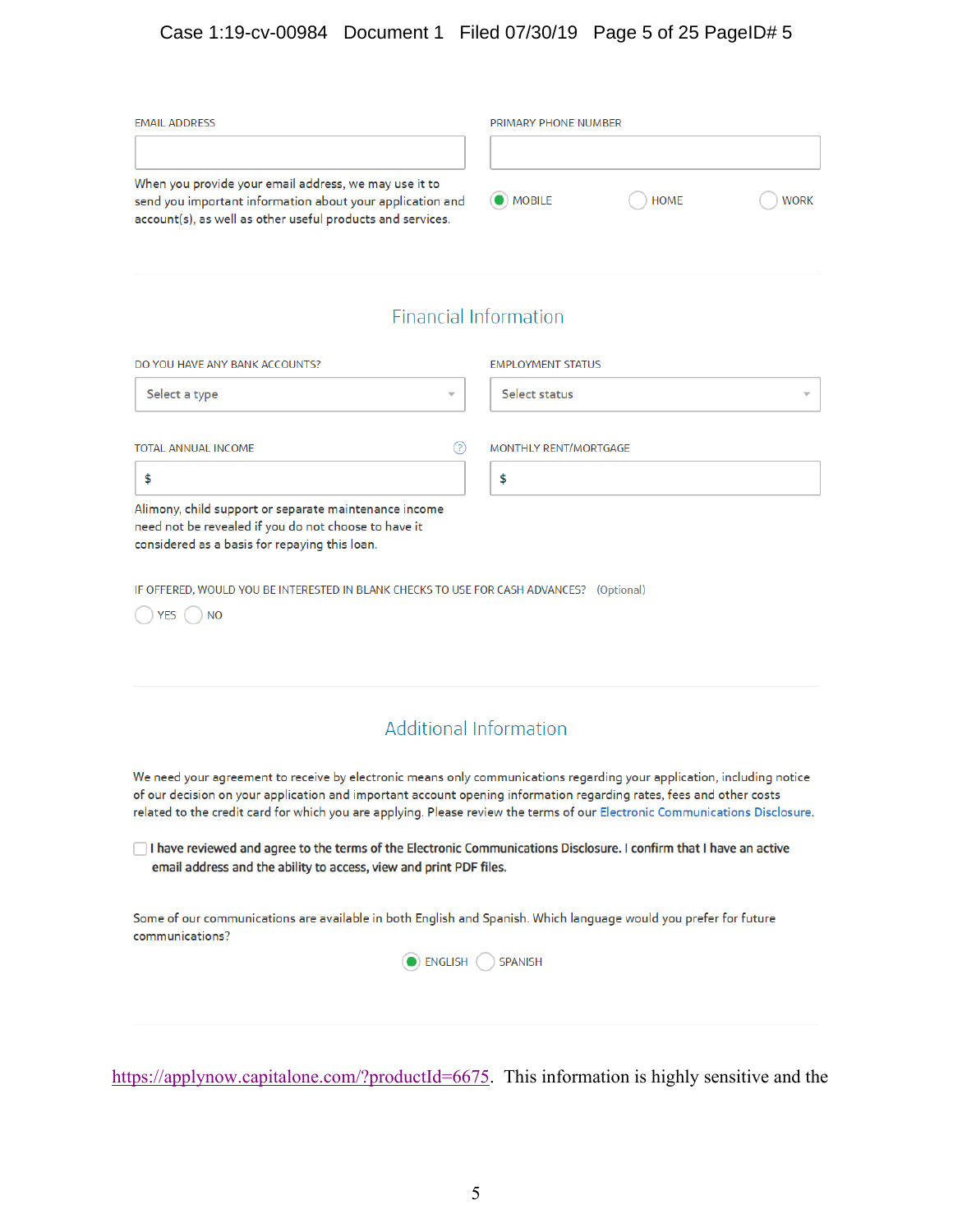### Case 1:19-cv-00984 Document 1 Filed 07/30/19 Page 6 of 25 PageID# 6

compromise of this PII data creates immense personal damage and exposure to those that

accepted Capital One's invitation to submit this information.

9. Defendants collect and retain this information for purposes of approving

applications for their Credit Cards. According to Defendants, the information they collect is

immensely valuable:

We were founded on the belief that the banking industry would be revolutionized by information and technology, beginning with credit cards. Back then, credit cards were a onesize-fits-all business that relied on judgmental decision-making by underwriters and marketers. There were few data-driven decisions and a whole lot of conventional wisdom. But we saw credit cards as an information-based technology business rather than a lending business, one powered by worldclass analysts leveraging the latest technology, massive amounts of information, statistical modeling, and the scientific testing of thousands of ideas.

2018 Annual Report, p. 3.

10. Thus, Defendants store massive amounts of PII on their servers, locally and in the cloud, and Capital One utilizes this information to maximize their profits through predictive marketing and other marketing techniques.

### **VALUE OF PII TO HACKERS AND LACK OF SEGREGATION OF CARD HOLDER DATA**

11. It is well known and the subject of many media reports that PII data is highly coveted and a frequent target of hackers.

12. Legitimate organizations and the criminal underground alike recognize the value

in PII. Otherwise, they would not pay for it or aggressively seek it.

13. PII data has been stolen and sold by the criminal underground on many occasions in the past, and the accounts of thefts and unauthorized access have been the subject of many media reports. Unfortunately, and as will be alleged below, despite all of this publicly available knowledge of the continued compromises of PII, Defendants' approach at maintaining the privacy of Plaintiff's and Class Members' PII was lackadaisical, illegal, cavalier, reckless, and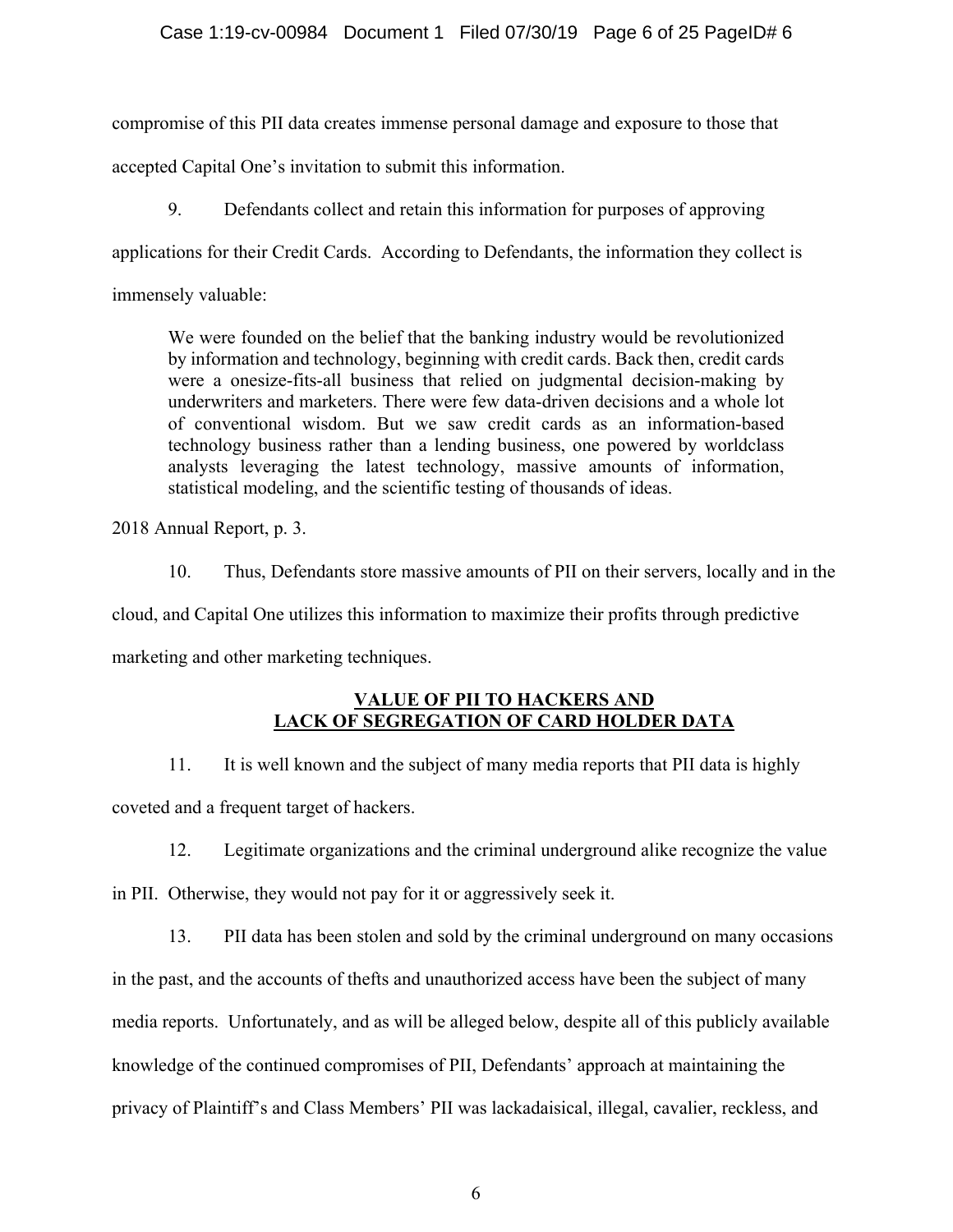### Case 1:19-cv-00984 Document 1 Filed 07/30/19 Page 7 of 25 PageID# 7

negligent.

14. Unlike PII data, payment card data ("PCI") is heavily regulated. The Payment Card Industry Data Security Standard (PCI DSS) is a set of requirements designed to ensure that companies maintain consumer credit and debit card information in a secure environment.

15. "PCI DSS provides a baseline of technical and operational requirements designed to protect cardholder data." PCI DSS v. 2 at 5 (2010) (hereafter PCI Version 2).

16. One PCI requirement is to protect stored cardholder data. Cardholder data includes Primary Account Number, Cardholder Name, Expiration Date, and Service Code. *Id*. at 7.

17. "Network segmentation of, or isolating (segmenting), the cardholder data environment from the remainder of an entity's network is not a PCI DSS requirement." *Id*. at 10. However, segregation is recommended because, among other reasons, "[i]t's not just cardholder data that's important; criminals are also after personally identifiable information (PII) and corporate data." *See* Verizon 2014 PCI ComplianceReport, available at http://www.nocash.info.ro/wp-content/uploads/2014/02/Verizon\_pci-report-2014.pdf (hereafter "2014 Verizon Report"), at 54.

18. As noted in the 2014 Verizon Report, in "one of 2013's largest breaches . . . not only did hackers compromise the [card holder data] of three million customers, they also took registration data from 38 million users." *Id*. Similarly, in the Target data breach, in addition to PCI data pertaining to 40,000 credit and debit cards, hackers stole PII pertaining to 70,000 customers. "Increasingly, criminals are using biographical data gained from multiple sources to perpetrate more and larger thefts." *Id.* Illicitly obtained PII and PCI, sometimes aggregated from different data breaches, is sold on the black market, including on websites, as a product at a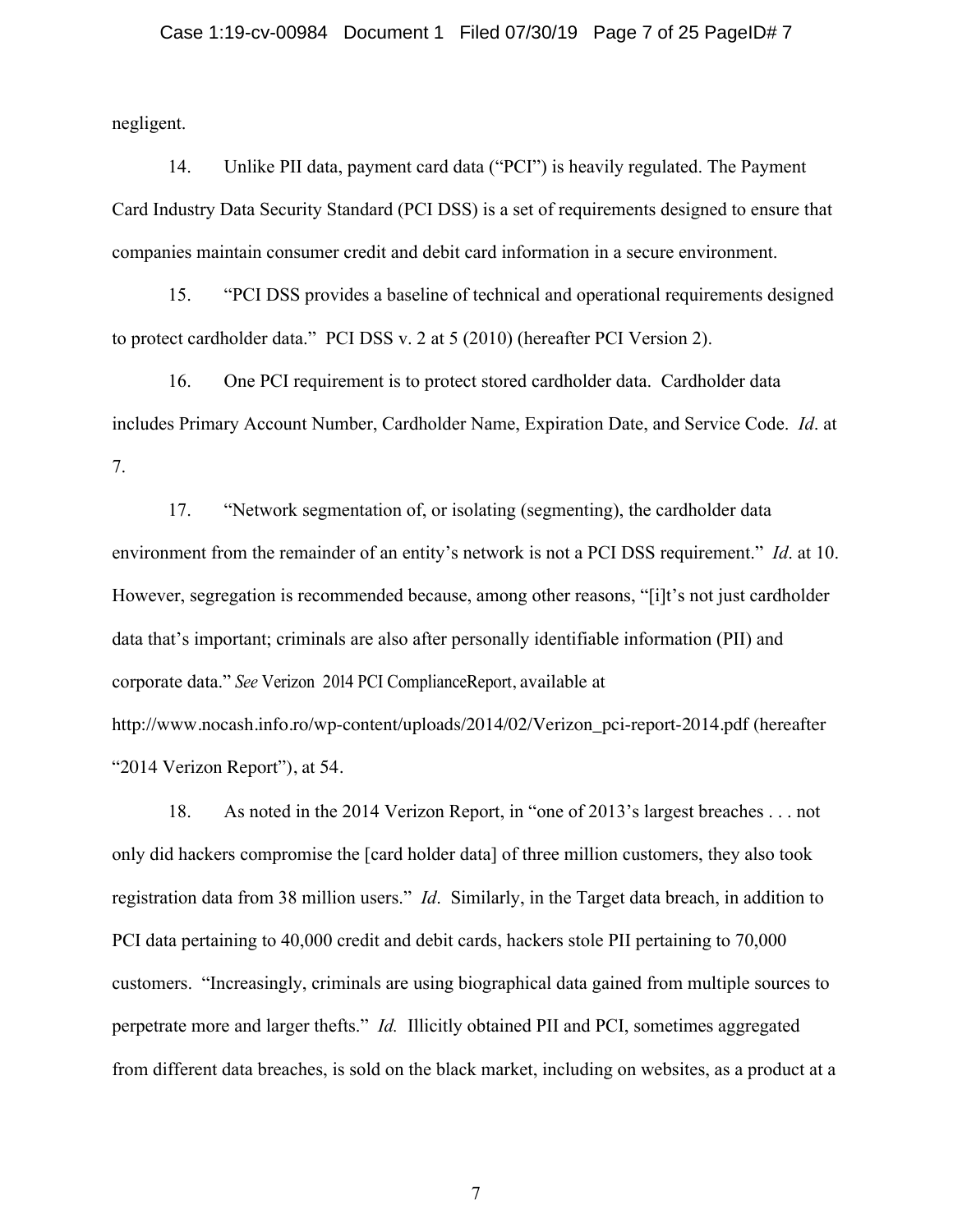#### Case 1:19-cv-00984 Document 1 Filed 07/30/19 Page 8 of 25 PageID# 8

set price. *See, e.g.*, <http://krebsonsecurity.com/2011/11/how-much-is-your-identity-worth> (last visited March 4, 2014).

19. Moreover, PII of individuals with something in common is extremely valuable to criminals because it can help them perpetrate targeted spear phishing attacks. Spear phishers target select groups with something in common, i.e., they applied for credit cards at Capital One, so that they can send members of the group an email that looks just like an email from Capital One. But once recipients click on a link, they can be tricked into downloading malware on their own computers or deceived into giving up additional confidential information such as new passwords, financial information, personal data and much more.

#### **THE DATA BREACH AFFECTING CAPITAL ONE**

20. Plaintiff first became aware that her PII was at risk on July 30, 2019 via several news outlets, which was a day after the FBI charged Paige A. Thompson a/k/a "erratic" with a complaint for violations of 18 U.S.C. § 1030(a)(2). A copy of that criminal complaint is attached as Exhibit A (the "FBI Complaint"). According to news outlets, those that were subject to the hack if they had "applied for one of our credit card products from 2005 through early 2019." *See*  http://press.capitalone.com/phoenix.zhtml?c=251626&p=irol-newsArticle&ID=2405043 (last accessed July 30, 2019). Indeed the PII that was stored by Capital One here was even more detailed than most: the PII additionally included customer status data, e.g., credit scores, credit limits, balances, payment history, contact information, among other information. *Id.*

21. Plaintiff McDonough had applied in January of 2019. By Capital One's own admissions, she was affected by the breach at the center of this lawsuit. The actual breach occurred on March 22 and 23, 2019. *Id.*

22. Plaintiff's PII, credit and financial information has been forever adversely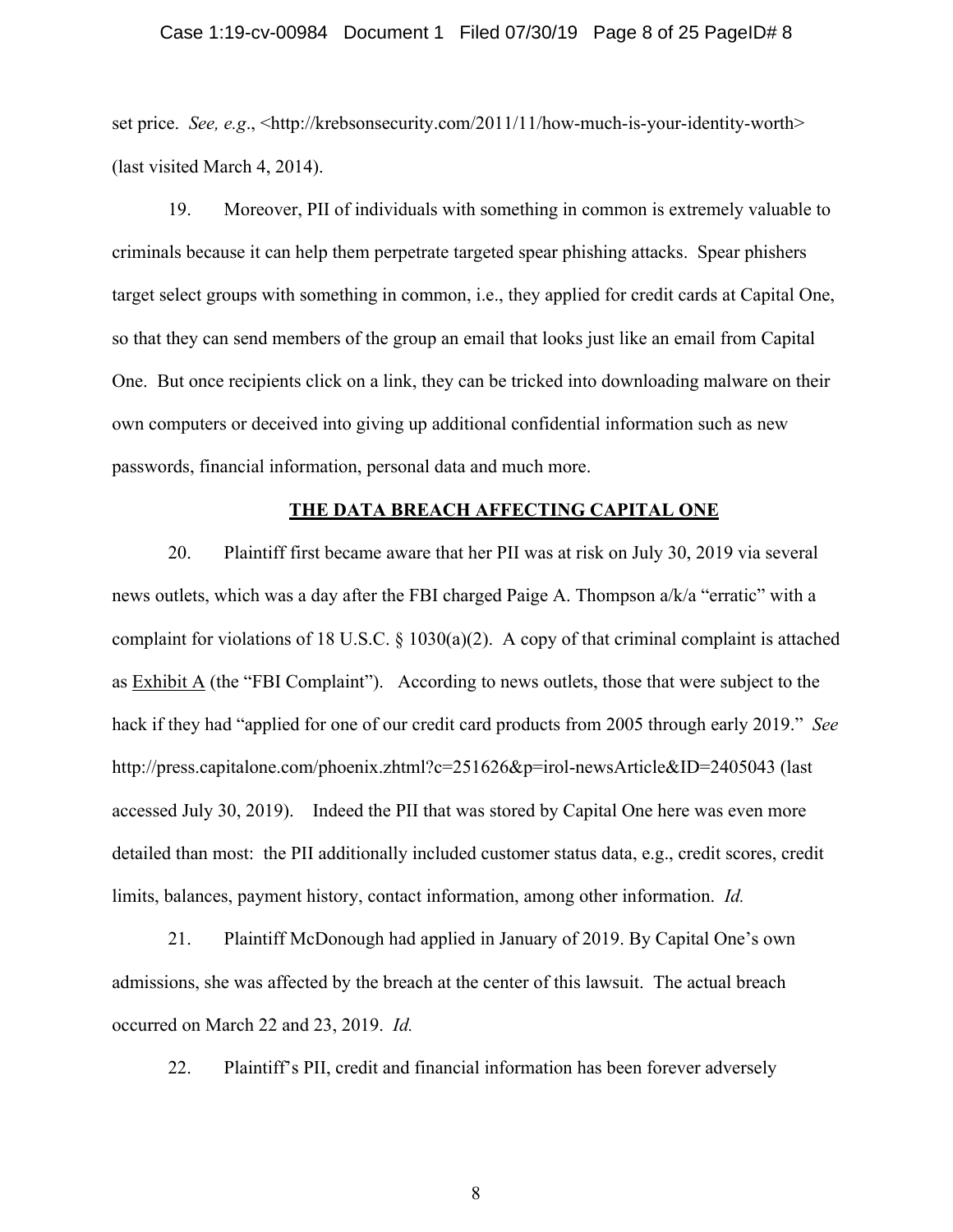#### Case 1:19-cv-00984 Document 1 Filed 07/30/19 Page 9 of 25 PageID# 9

affected by this data breach proximately caused by Defendants.

23. According to Capital One, the hacker "exploit[ed] a specific configuration vulnerability in our infrastructure. When this was discovered, [Capital One] immediately addressed the configuration vulnerability and verified there are no other instances in [their] environment. Among other things, [Capital One] also augmented our routine automated scanning to look for this issue on a continuous basis." *Id.* Unfortunately for Plaintiff McDonough and the putative Class(es), "[d]ue to the particular circumstances of this incident, the unauthorized access also enabled the decrypting of data." *Id.*

24. Capital One claims "[t]he configuration vulnerability was reported to [them] by an external security researcher through our Responsible Disclosure Program on July 17, 2019." *Id.*

25. Nevertheless, the hacker infiltrated Capital One's deficient systems on March 22 and 23, 2019 and Defendants did not even know about it until a third party notified Capital One of the vulnerability.

26. By Defendants' own admission, the hacker(s) had access to Defendants' information systems, including Plaintiff's and the Class' PII, for four months without any detection of the infiltration.

27. Hacking is often accomplished in a series of phases to include reconnaissance, scanning for vulnerabilities and enumeration of the network, gaining access, escalation of user, computer and network privileges, maintaining access, covering tracks and placing backdoors. According to the FBI Complaint, the hacker "intentionally accessed a computer without authorization, to wit, a computer containing information contained in a financial record or a financial institutions and of a card issuer[.]" *See* Ex. A, p. 1. According to the FBI Complaint,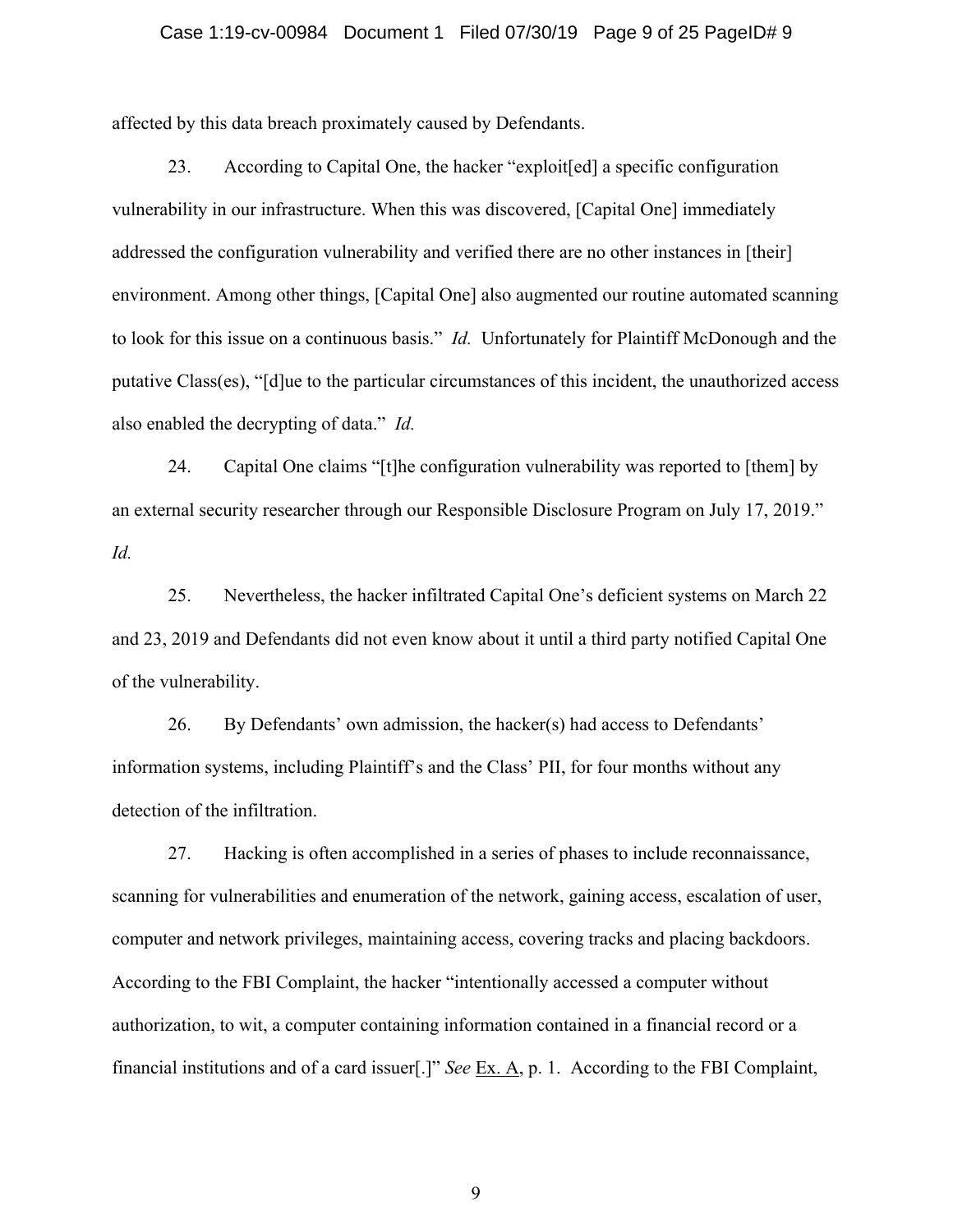### Case 1:19-cv-00984 Document 1 Filed 07/30/19 Page 10 of 25 PageID# 10

"[a] firewall misconfiguration permitted commands to reach and be executed by [a] server, which enabled access to folders or buckets of data in Capital One's storage space at the Cloud Computing Company." *See* Ex. A, p. 6. The factual allegations regarding the method, manner, and techniques used in the hack from the FBI Complaint are incorporated herein by reference, including those specifically outlined on pages 6-8 of the FBI Complaint.

28. It was Defendants duty to protect Plaintiff's PII and PCI data, and Defendants failed to do so. They unreasonably permitted her PII and PCI to be stored and in a manner that caused it to be publicly accessible which ultimately caused her damages. Defendants had highly deficient security measures in place that left Plaintiff and Class(es) members exposed in the cloud to the public through a fairly simple intrusion routine. No reasonable holder of PII and PCI data would have maintained such deficient and easily accessed systems for the public to access with the simple intrusion routine outlined in the FBI Complaint.

#### **CONSEQUENCES OF DEFENDANTS' CONDUCT**

29. Defendants failed to implement and maintain reasonable security procedures and practices appropriate to the nature and scope of the information compromised in the data breach.

30. The ramifications of Defendants' failure to keep class members' data secure are severe.

31. The information Defendants lost, including Plaintiff's identifying information and other financial information, is "as good as gold" to identity thieves, in the words of the Federal Trade Commission ("FTC"). FTC Interactive Toolkit, *Fighting Back Against Identity Theft*, available at <http://www.a2gov.org/government/safetyservices/Police/Documents/FTC% 20identity%20theft%20guide.pdf> (last visited Jan. 27, 2014). Identity theft occurs when someone uses another's personal identifying information, such as that person's name, address,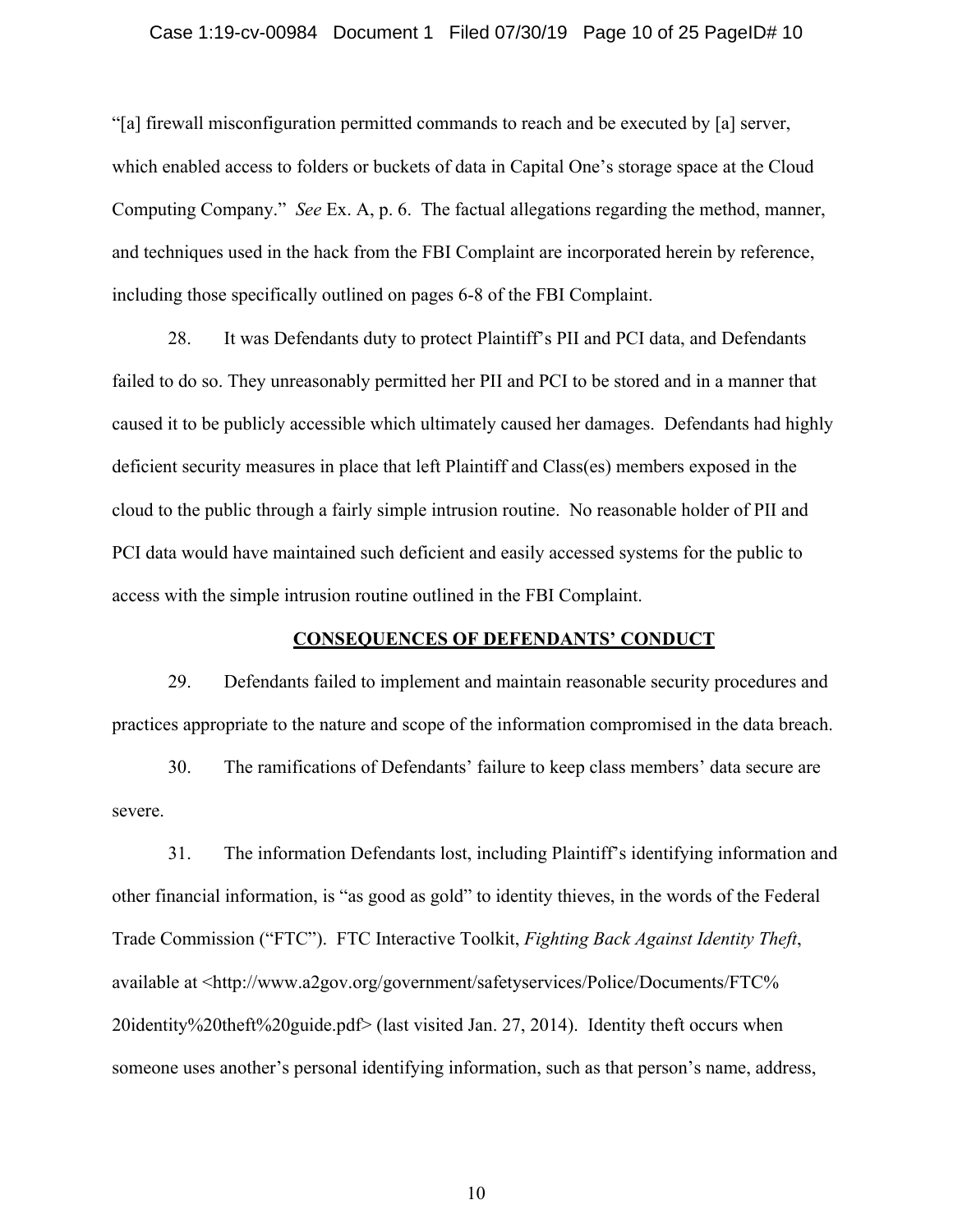#### Case 1:19-cv-00984 Document 1 Filed 07/30/19 Page 11 of 25 PageID# 11

credit card number, credit card expiration dates, and other information, without permission, to commit fraud or other crimes. *Id.* The FTC estimates that as many as 10 million Americans have their identities stolen each year. *Id.*

32. As the FTC recognizes, once identity thieves have personal information, "they can drain your bank account, run up your credit cards, open new utility accounts, or get medical treatment on your health insurance." FTC, Signs of Identity Theft, available at  $\lt$ http://www.consumer.ftc.gov/articles/0271-signs-identity-theft> (last visited Jan. 21, 2014).

33. According to Javelin Strategy and Research, "1 in 4 data breach notification recipients became a victim of identity fraud." *See* 2013 Identity Fraud Report: Data Breaches Becoming a Treasure Trove for Fraudsters, available at <www.javelinstrategy.com/brochure/276 >(last visited Mar. 4, 2014) ("2013 Identity Fraud Report"). 46% of consumers with a breached debit card became fraud victims within the same year. *Id.*

34. Identity thieves can use personal information such as that pertaining to the Class, which Defendants failed to keep secure, to perpetrate a variety of crimes that harm the victims. For instance, identity thieves may commit various types of government fraud such as: immigration fraud; obtaining a driver's license or identification card in the victim's name but with another's picture; using the victim's information to obtain government benefits; or filing a fraudulent tax return using the victim's information to obtain a fraudulent refund. Some of this activity may not come to light for years.

35. In addition, identity thieves may get medical services using consumers' lost information or commit any number of other frauds, such as obtaining a job, procuring housing, or even giving false information to police during an arrest.

36. It is incorrect to assume that reimbursing a consumer for fraud makes that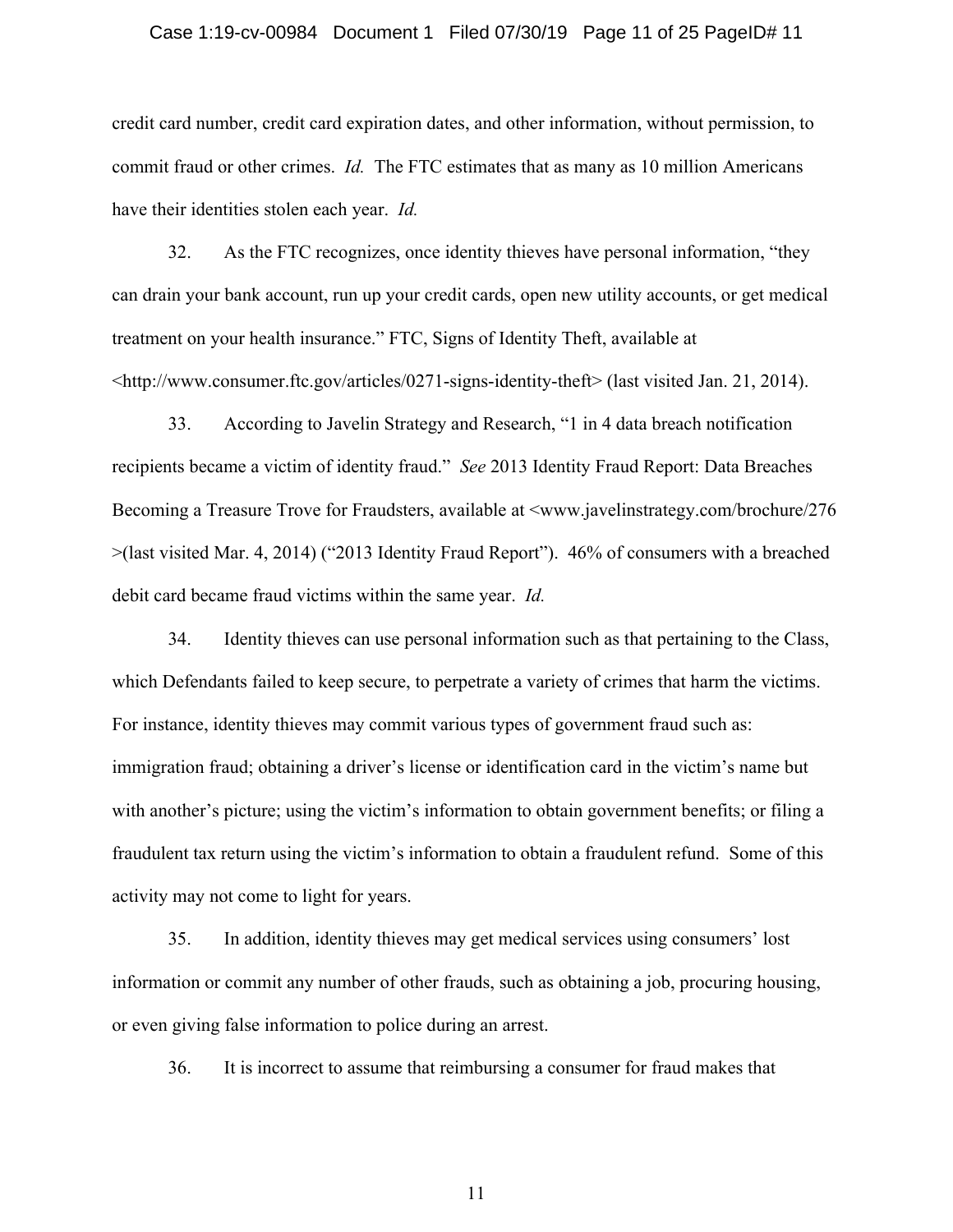individual whole again. On the contrary, after conducting a study the Department of Justice's Bureau of Justice Statistics ("BJS") found that "among victims who had personal information used for fraudulent purposes, 29% spent a month or more resolving problems." Victims of Identity Theft, 2012 (Dec. 2013) at 10, available at <http://www.bjs.gov/content /pub/pdf/vit12.pdf> (last visited Mar. 5, 2014). In fact, the BJS reported, "resolving the problems caused by identity theft [could] take more than a year for some victims." *Id*. at 11.

37. Annual monetary losses from identity theft are in the billions of dollars.

According to a Presidential Report on identity theft produced in 2008:

In addition to the losses that result when identity thieves fraudulently open accounts or misuse existing accounts, . . . individual victims often suffer indirect financial costs, including the costs incurred in both civil litigation initiated by creditors and in overcoming the many obstacles they face in obtaining or retaining credit. Victims of non-financial identity theft, for example, health-related or criminal record fraud, face other types of harm and frustration.

In addition to out-of-pocket expenses that can reach thousands of dollars for the victims of new account identity theft, and the emotional toll identity theft can take, some victims have to spend what can be a considerable amount of time to repair the damage caused by the identity thieves. Victims of new account identity theft, for example, must correct fraudulent information in their credit reports and monitor their reports for future inaccuracies, close existing bank accounts and open new ones, and dispute charges with individual creditors.

*The President's Identity Theft Task Force Report* at p.21 (Oct. 21, 2008), available at

<http://www.idtheft.gov/reports/StrategicPlan.pdf>.

38. Javelin Strategy and Research reports that those losses increased to \$21 billion in

2013. *See* 2013 Identity Fraud Report.

39. There may be a time lag between when harm occurs versus when it is discovered,

and also between when PII or payment card data is stolen and when it is used. According to the

U.S. Government Accountability Office ("GAO"), which conducted a study regarding data

breaches:

[L]aw enforcement officials told us that in some cases, stolen data may be held for up to a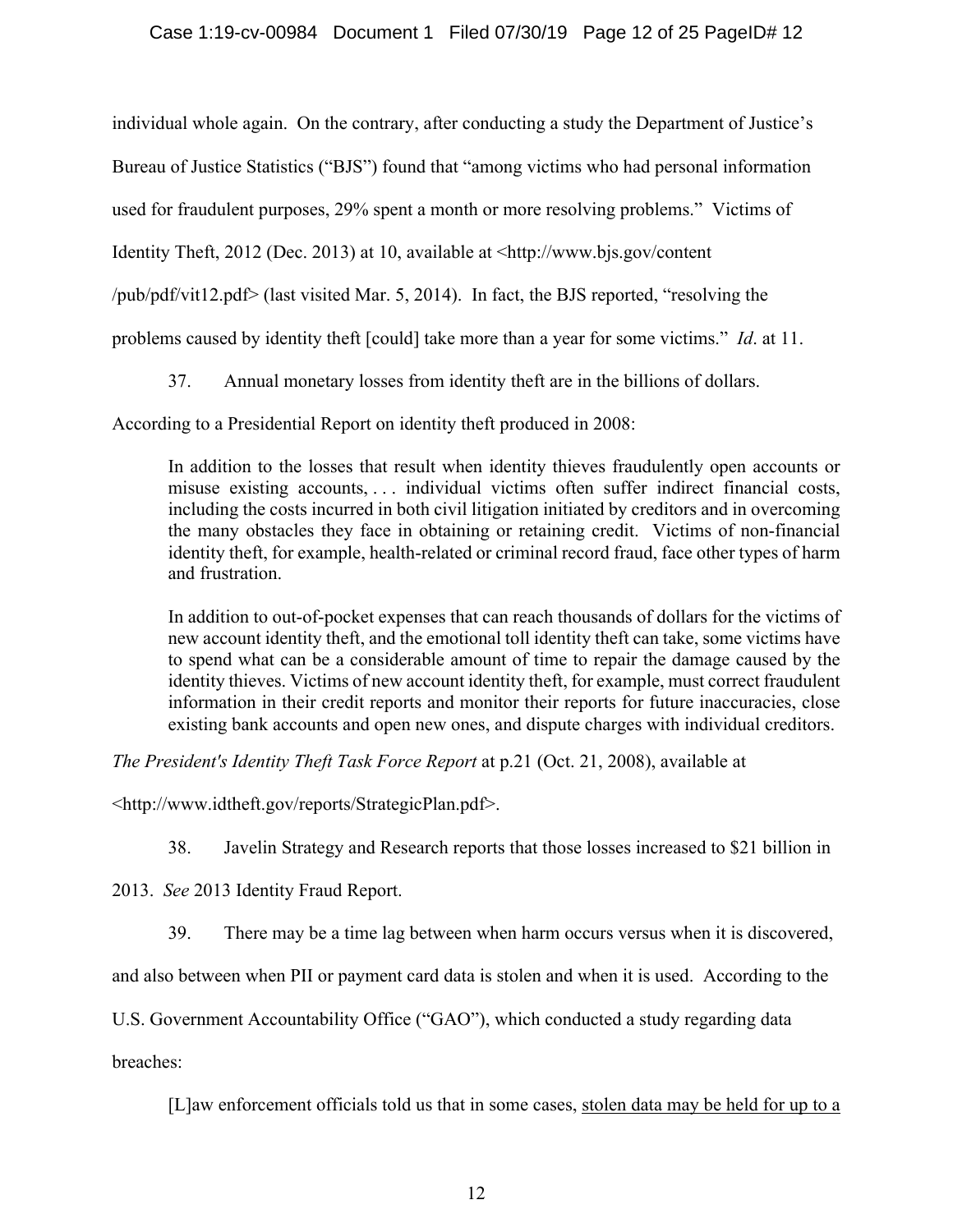year or more before being used to commit identity theft. Further, once stolen data have been sold or posted on the Web, fraudulent use of that information may continue for years. As a result, studies that attempt to measure the harm resulting from data breaches cannot necessarily rule out all future harm.

GAO, *Report to Congressional Requesters*, at p.33 (June 2007), available at

<http://www.gao.gov/new.items/d07737.pdf> (emphasis added).

40. The injuries Plaintiff and the Class(es) suffered as a direct result of the Data Breach include: (i) theft of personal and financial information; (ii) costs associated with the detection and prevention of identity theft and unauthorized use of financial accounts; (iii) damages arising from the inability to use debit or credit card accounts because accounts were suspended or otherwise rendered unusable as a result of fraudulent charges, including but not limited cash back rewards; (iv) damages arising from the inability to withdraw or otherwise access funds because accounts were suspended, restricted, or otherwise rendered unusable as a result of the data breach, including, but not limited to, missed bill and loan payments, latepayment charges, and lowered credit scores and other adverse impacts on credit; (v) costs associated with spending time to address and mitigate the actual and future consequences of the breach such as finding fraudulent charges, cancelling and reissuing payment cards, purchasing credit monitoring and identity theft protection services, imposition of withdrawal and purchase limits on compromised accounts, including, but not limited to, lost productivity, opportunities, and the inconvenience, nuisance and annoyance of dealing with all issues resulting from the Data Breach; (vi) the imminent and certainly impending injury resulting from the potential fraud and identity theft posed by PII and PCI being exposed for theft and sale on the internet; (vii) damages to and diminution in value of PII and PCI entrusted to Capital One for the sole purpose of purchasing products and services from Capital One; (viii) the loss of Plaintiffs and Class members' privacy; and (ix) other as yet unidentified harms.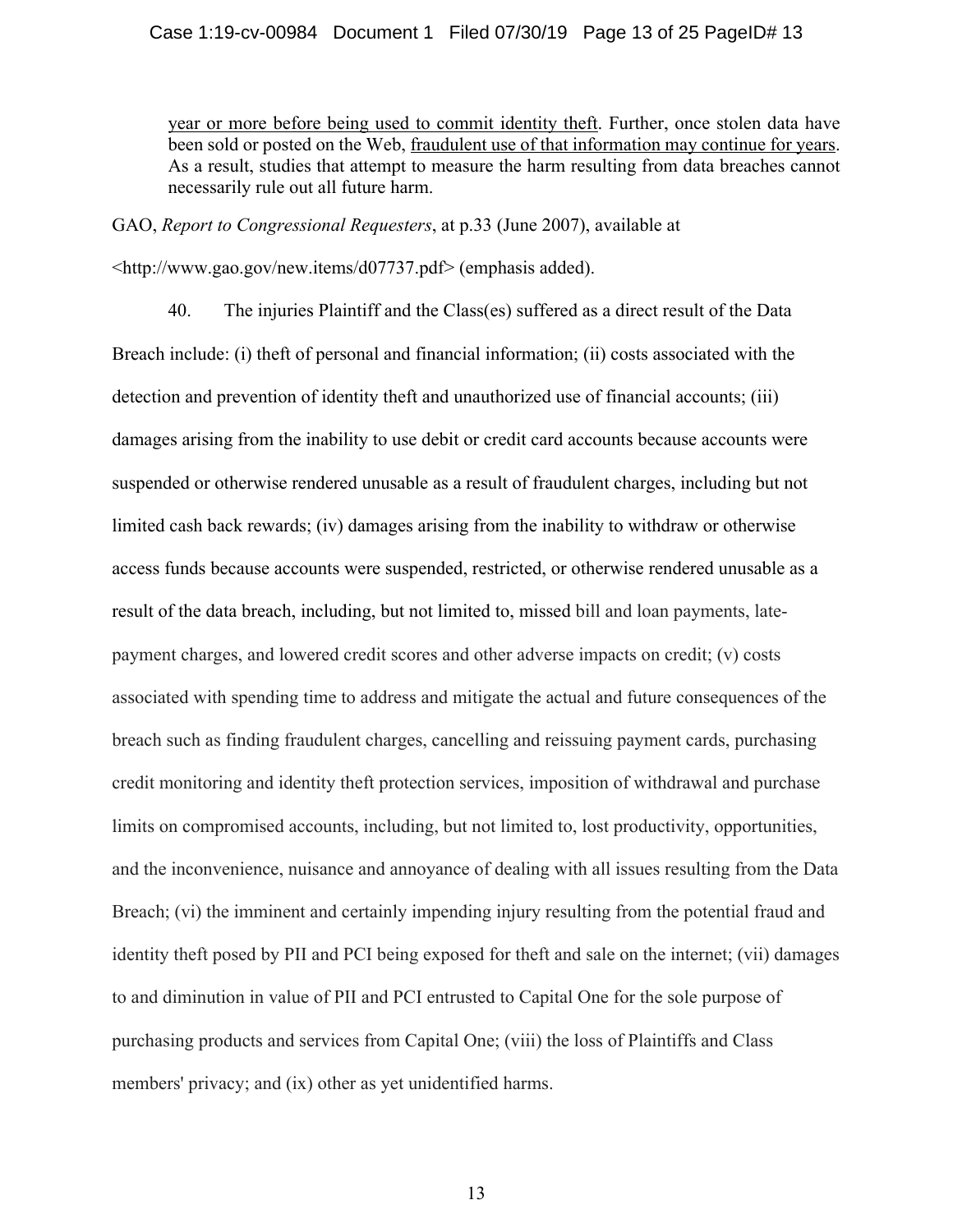# **CLASS ACTION ALLEGATIONS**

41. Plaintiff seeks relief in her individual capacity and seeks to represent a class

consisting of all others who are similarly situated. Pursuant to Fed. R. Civ. P. 23(a) and  $(b)(2)$ 

and/or (b)(3), Plaintiff seeks certification of classes initially defined as follows:

# THE NATIONWIDE CLASS:

All persons whose personal and/or financial information was disclosed in the data incursion affecting Capital One in 2019. Excluded from the Class are Defendants' officers, directors, and employees; any entity in which Defendants have a controlling interest; and the affiliates, legal representatives, attorneys, successors, heirs, and assigns of Defendants. Excluded also from the Class are members of the judiciary to whom this case is assigned, their families and members of their staff (the "Class").

THE RHODE ISLAND SUBCLASS:

All persons residing in Rhode Island whose personal and/or financial information was disclosed in the data incursion affecting Capital One in 2019. Excluded from the Class are Defendants' officers, directors, and employees; any entity in which Defendants have a controlling interest; and the affiliates, legal representatives, attorneys, successors, heirs, and assigns of Defendants. Excluded also from the Class are members of the judiciary to whom this case is assigned, their families and members of their staff (the "Rhode Island Subclass," and collectively with the Class, the "Classes").

42. Numerosity. Fed. R. Civ. P.  $23(a)(1)$ . The members of the Class(es) are so

numerous that the joinder of all members is impractical. While the exact number of Class(es)

members is unknown to Plaintiff at this time, based on Capital One's admissions, it is over 10

million persons.

43. Commonality. Fed. R. Civ. P.  $23(a)(2)$  and (b)(3). There are questions of law and fact common to the Class, which predominate over any questions affecting only individual Class members. These common questions of law and fact include, without limitation:

> a. Whether Defendants unlawfully used, maintained, lost or disclosed Class(es) members' personal and/or financial information;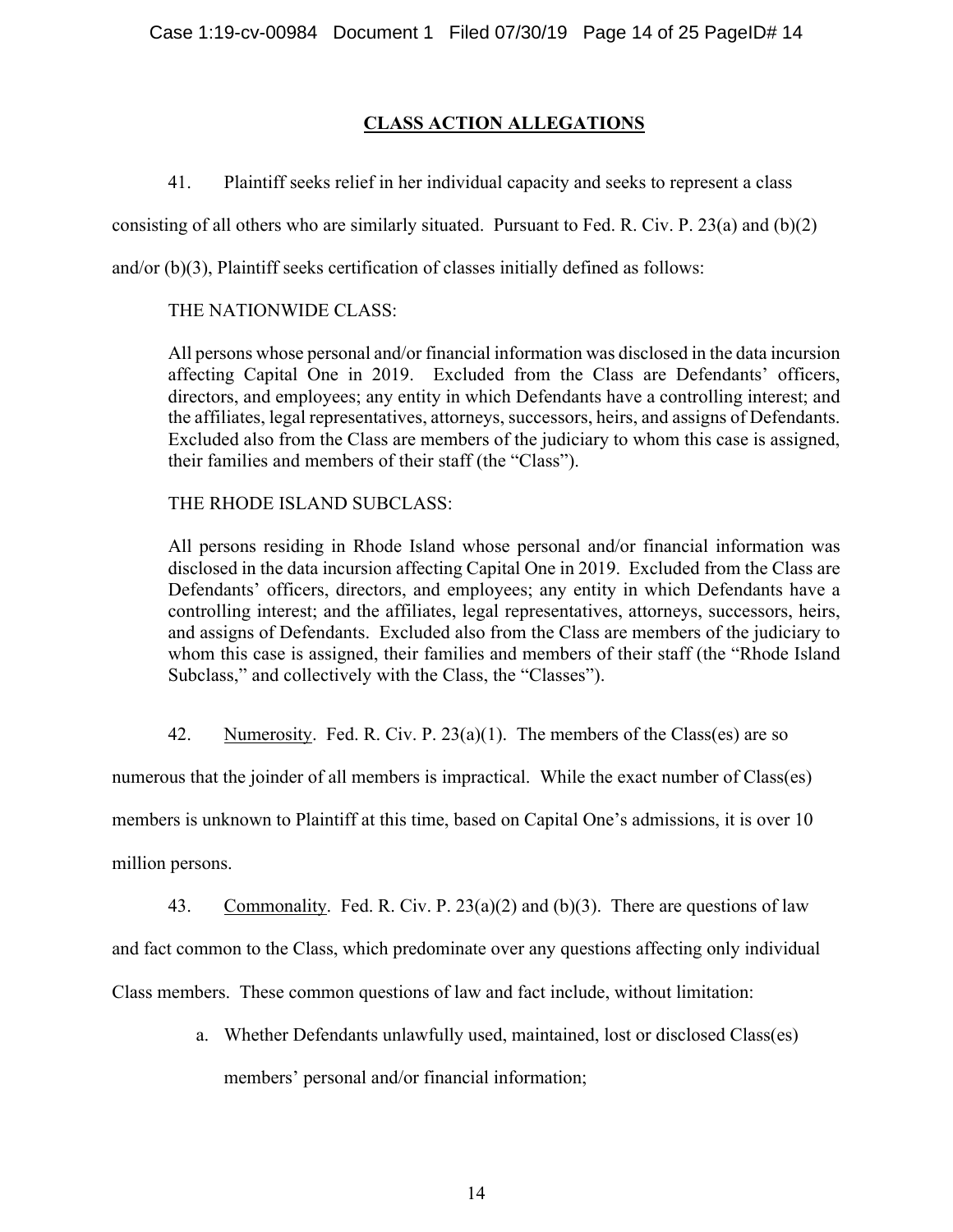- b. Whether Defendants unreasonably delayed in notifying affected customers of the data breach;
- c. Whether Defendants failed to implement and maintain reasonable security procedures and practices appropriate to the nature and scope of the information compromised in the data breach.
- d. Whether Defendants' conduct was negligent;
- e. Whether Defendants' negligence caused harm to Plaintiff and the Class(es); and
- f. Plaintiff and the Class(es) are entitled to damages, civil penalties, punitive damages, and/or injunctive relief.

44. Typicality. Fed. R. Civ. P. 23(a)(3). Plaintiff's claims are typical of those of other Class members because Plaintiff's information, like that of every other Class(es) member, was misused and/or disclosed by Defendants.

45. Adequacy of Representation. Fed. R. Civ. P. 23(a)(4). Plaintiff will fairly and adequately represent and protect the interests of the members of the Class(es). Plaintiff's Counsel are competent and experienced in litigating class actions.

46. Superiority of Class Action. Fed. R. Civ. P. 23(b)(3). A class action is superior to other available methods for the fair and efficient adjudication of this controversy since joinder of all the members of the Class(es) is impracticable. Furthermore, the adjudication of this controversy through a class action will avoid the possibility of inconsistent and potentially conflicting adjudication of the asserted claims. There will be no difficulty in the management of this action as a class action.

47. Damages for any individual class member are likely insufficient to justify the cost of individual litigation, so that in the absence of class treatment, Defendants' violations of law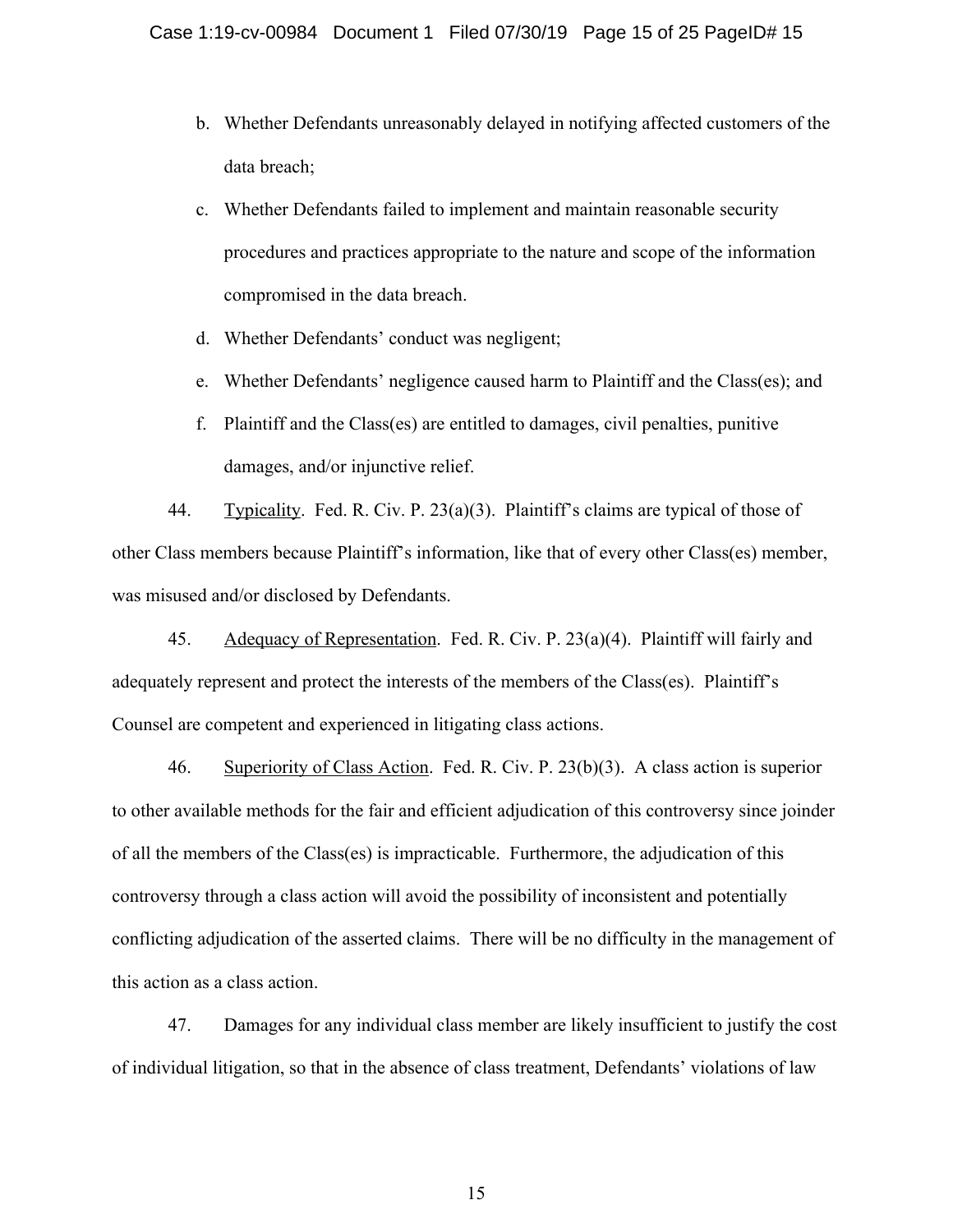inflicting substantial damages in the aggregate would go un-remedied without certification of the Class.

48. Defendants have acted or refused to act on grounds that apply generally to the class, as alleged above, and certification is proper under Rule 23(b)(2).

# **FIRST COUNT Negligence (On Behalf of the Nationwide Class and the New Jersey Subclass)**

49. Plaintiff incorporates the substantive allegations contained in all previous paragraphs as if fully set forth herein.

50. Plaintiff brings this claim individually and on behalf of the Class and the Rhode Island Subclass.

51. Defendants knowingly collected, came into possession of and maintained Plaintiff's PII and PCI (the "Private Information"), and had a duty to exercise reasonable care in safeguarding and protecting such information from being compromised, lost, stolen, misused, and/or disclosed to unauthorized parties.

52. Defendants had a duty to timely disclose that Plaintiff's Private Information within their possession might have been compromised.

53. Defendants had a duty to have procedures in place to detect and prevent the loss or unauthorized dissemination of Plaintiff's Private Information. It was Defendants duty to protect Plaintiff's Private Information, and Defendants failed to do so.

54. Defendants, through their actions and/or omissions, unlawfully breached their duty to Plaintiff by failing to exercise reasonable care in protecting and safeguarding Plaintiff's Private Information within Defendants' possession. They unreasonably permitted her Private Information to be stored and in a manner that caused it to be publicly accessible. Defendants had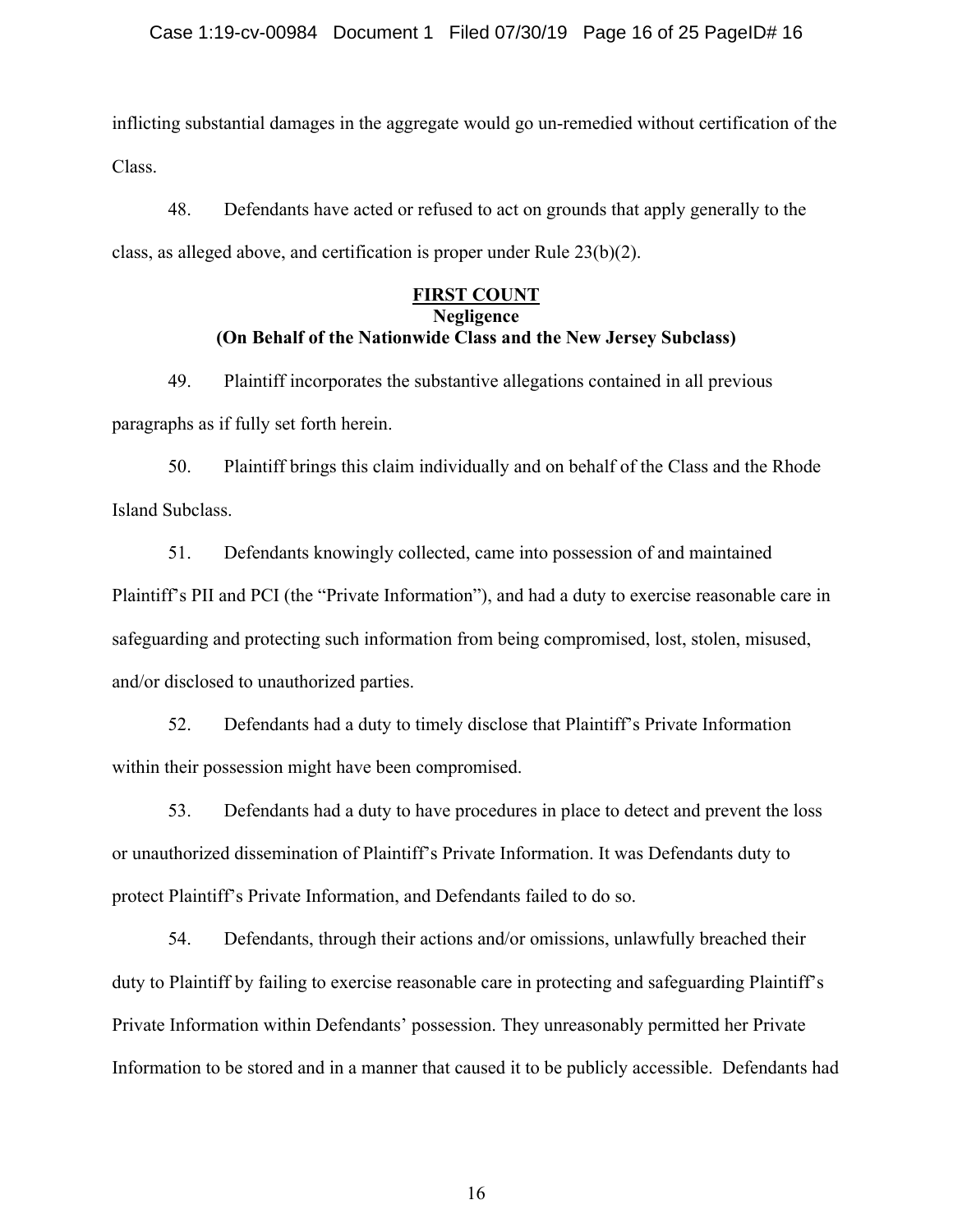#### Case 1:19-cv-00984 Document 1 Filed 07/30/19 Page 17 of 25 PageID# 17

highly deficient security measures in place that left Plaintiff and Class(es) members exposed in the cloud to the public through a fairly simple intrusion routine. No reasonable holder of such Private Information, much less a bank, would have maintained such deficient and easily accessed systems for the public to access with the simple intrusion routine outlined in the FBI Complaint.

55. Defendants, through their actions and/or omissions, unlawfully breached their duty to Plaintiff by failing to have appropriate procedures in place to detect and prevent dissemination of Plaintiff's Private Information.

56. Defendants, through their actions and/or omissions, unlawfully breached their duty to timely disclose to Plaintiff and class members the fact that their Private Information within their possession might have been compromised.

57. Defendants' negligent and wrongful breach of their duties owed to Plaintiff and the Class proximately caused Plaintiff's and Class members' Private Information to be compromised.

58. Defendants' breach caused Plaintiff to suffer damages, including the need to set us monitoring services for her credit, loss of time and money monitoring her finances for future fraud, and caused her Private Information to be available on the internet and accessed by those with nefarious intent.

59. Plaintiff seeks the award of actual damages on behalf of the Class.

## **SECOND COUNT Violations of State Data Breach Notice Statutes (For the Class)**

60. Plaintiff incorporates the substantive allegations contained in all previous paragraphs as if fully set forth herein.

61. Plaintiff brings this claim individually and on behalf of the Class and the Rhode Island Subclass.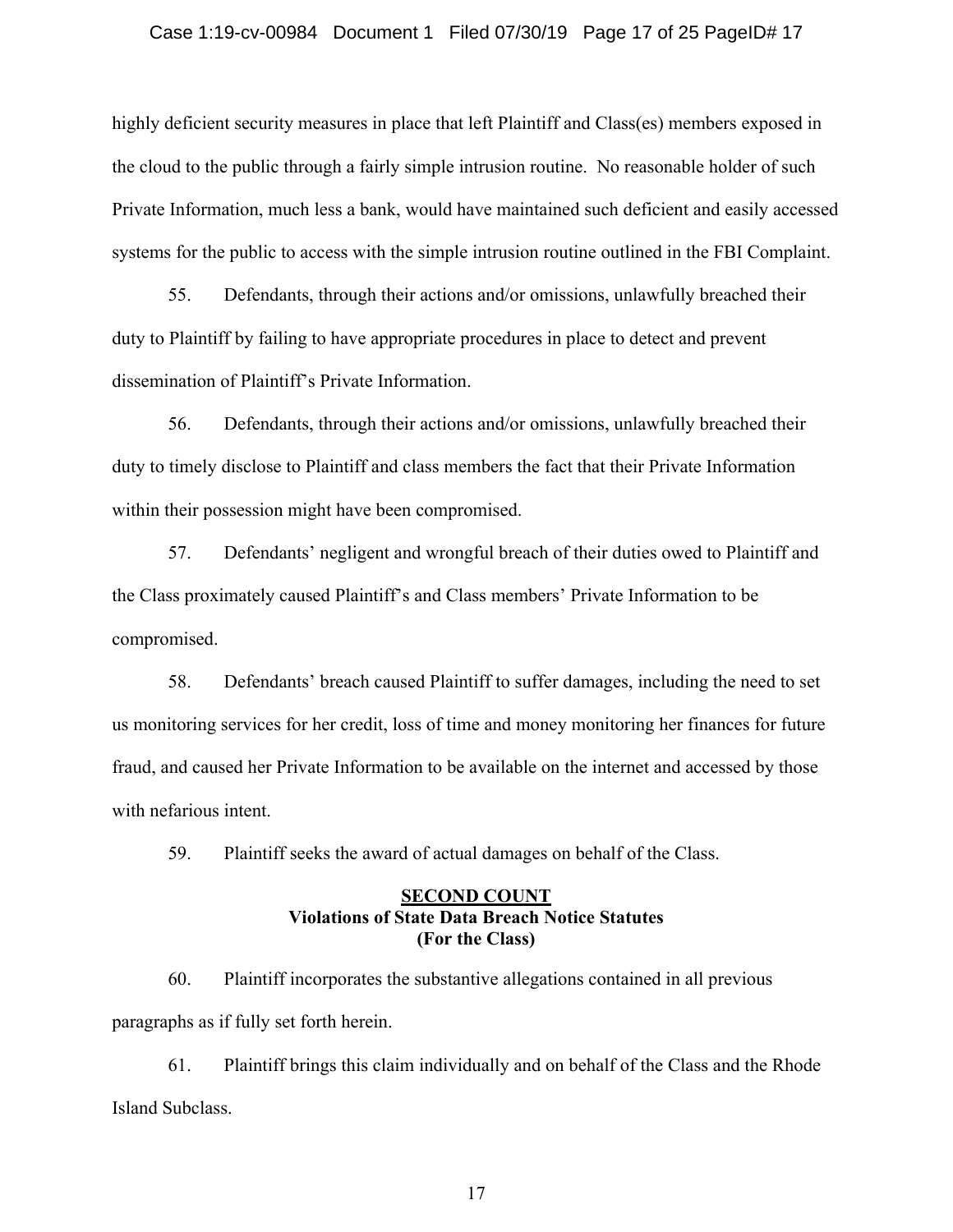#### Case 1:19-cv-00984 Document 1 Filed 07/30/19 Page 18 of 25 PageID# 18

62. Legislatures in the states and jurisdictions listed below have enacted data breach statutes. These statutes generally require that any person or business conducting business within the state that owns or licenses computerized data that includes personal information shall disclose any breach of the security of the system to any resident of the state whose personal information was acquired by an unauthorized person, and further require that the disclosure of the breach be made in the most expedited time possible and without unreasonable delay.

63. Defendants' data breach constituted breach of Capital One's security system within the meaning of the below state data breach statutes and the data breached was protected and covered by the below breach statutes.

64. Plaintiff and Class(es) members' Private Information constitute personal information under and subject to the below state data breach statutes.

65. Defendants unreasonably delayed in informing the public, including Plaintiff and Class(es) members, about the breach of security of Plaintiff and Class members' confidential and Private Information after Defendants knew or should have known that the data breach occurred.

66. Defendants failed to disclose or notify the public of the data breach when, on or about late March of 2019, the hacker(s) gained access to Defendants data, which contained information including Plaintiff and Class members' Private Information.

67. As a direct and proximate result of Defendants' failure to provide, and the delay in providing, timely and accurate notice as required by the below state data breach statutes, Plaintiff and Class(es) members suffered harm. Had Defendants provided timely and accurate notice of the data breach, Plaintiff and Class members would have been able to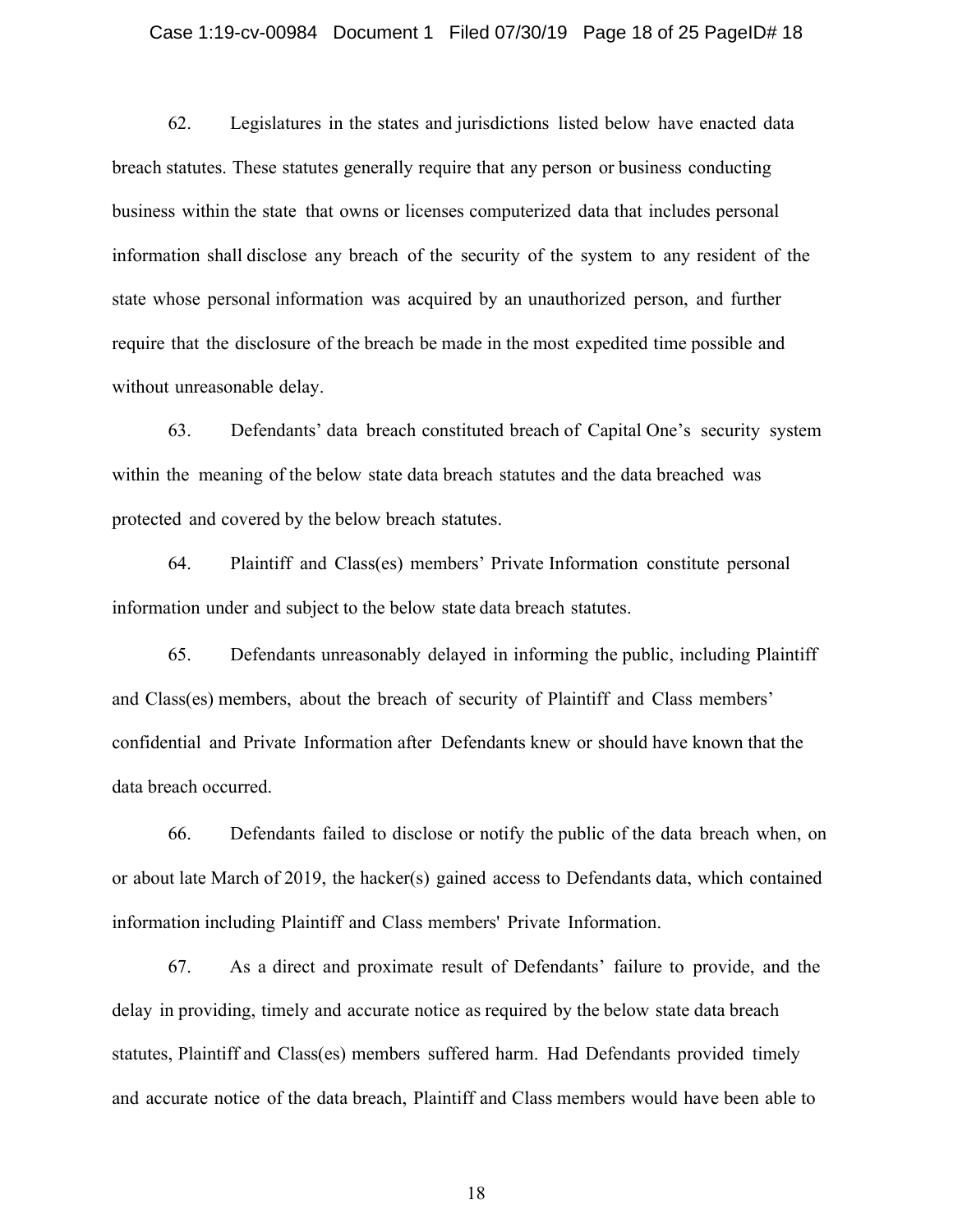#### Case 1:19-cv-00984 Document 1 Filed 07/30/19 Page 19 of 25 PageID# 19

avoid, and/or attempt to ameliorate or mitigate the damages and harm resulting from Defendants' unreasonable delay to provide notice.

68. Defendants' failure to protect Plaintiff and Class(es) members' Private Information, and Defendants' failure to provide timely and accurate notice of the data breach violated the following state data breach statutes (including any revisions, modifications, and additions to these statutes):

a. Alaska Stat.§ 45.48.010(a), *et seq.;*

b. Ark. Code§ 4-110-105(a), *et seq.;*

c. Cal. Civ. Code § 1798.83(a), *et seq.;*

d. Colo. Rev. Stat.§ 6-1-716(2), *et seq.;*

e. Conn. Gen. Stat.§ 36a-701b(b), *et seq.;*

f. Del. Code Tit. 6 § 12B-102(a), *et seq.;*

g. D.C. Code§ 28-3852(a), *et seq.;*

h. Fla. Stat. § 501.171 ( 4), *et seq.;*

1. Ga. Code§ 10-1-912(a), *et seq.;*

j. Haw. Rev. Stat. § 487N-2(a), *et seq.;*

k. Idaho Code§ 28-51-105(a), *et seq.;*

I. 815 ILCS 530/1, *et seq.;*

m. Iowa Code § 715C.2(1 ), *et seq.;*

n. Kan. Stat.§ 50-7a02(a), *et seq.;*

o. Ky. Rev. Stat. § 365. 735(2), *et seq.;*

p. La. Rev. Stat.§ 51:3074(A), *et seq.;*

q. Md. Code, Commercial Law § 14-3504(b), *et seq.;*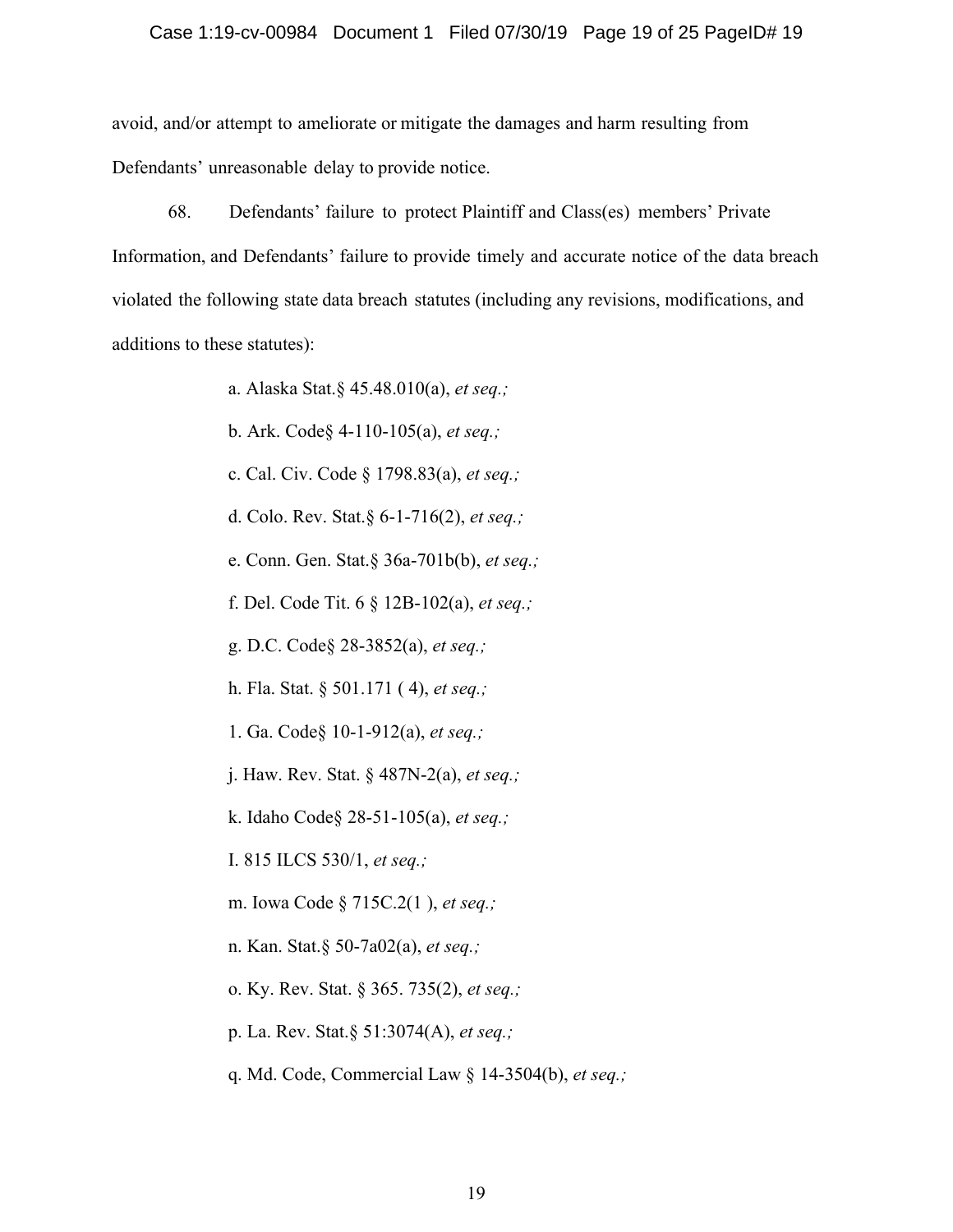r. Mass. Gen. Laws Ch. 93H § 3(a), *et seq.;*

s. Mich. Comp. Laws§ 445.72(a), *et seq.;*

t. Minn. Stat.§ 325E.61(1)(a), *et seq.;*

u. Mont. Code§ 30-14-1704(a), *et seq.;*

v. Neb. Rev. Stat.§ 87-803(a), *et seq.;*

w. Nev. Rev. Stat. § 603A.220(1 ), *et seq.;*

x. N.H. Rev. Stat.§ 359-C:20(1)(a), *et seq.;*

y. N.J. Stat.§ 56:8-163(a), *et seq.;*

z. N.C. Gen. Stat. § 75-65(a), *et seq.;*

aa. N.D. Cent. Code§ 51-30-02, *et seq.;*

bb. Okla. Stat. Tit. 24 § 163(A), *et seq.;*

cc. Or. Rev. Stat. § 646A.604(1), *et seq.;*

dd. R.I. Gen. Laws§ 11-49.3-4, *et seq.;*

ee. S.C. Code§ 39-1-90(A), *et seq.;*

ff. Tenn. Code§ 47-18-2107(b), *et seq.;*

gg. Tex. Bus. & Com. Code § 521.053(b), *et seq.;*

hh. Utah Code § 13-44-202(1), *et seq.;*

n. Va. Code§ 18.2-186.6(B), *et seq.;*

jj. Wash. Rev. Code§ 19.255.010(1), *et seq.;*

kk. Wis. Stat. § 134.98(2), *et seq.;*

11. Wyo. Stat. § 40-12-502(a), *et seq.*

69. Plaintiff and Class members seek all remedies available under their respective state data breach statutes, including but not limited to a) damages suffered by Plaintiff and Class(es) members as alleged above, (b) equitable relief, including injunctive relief, and c) reasonable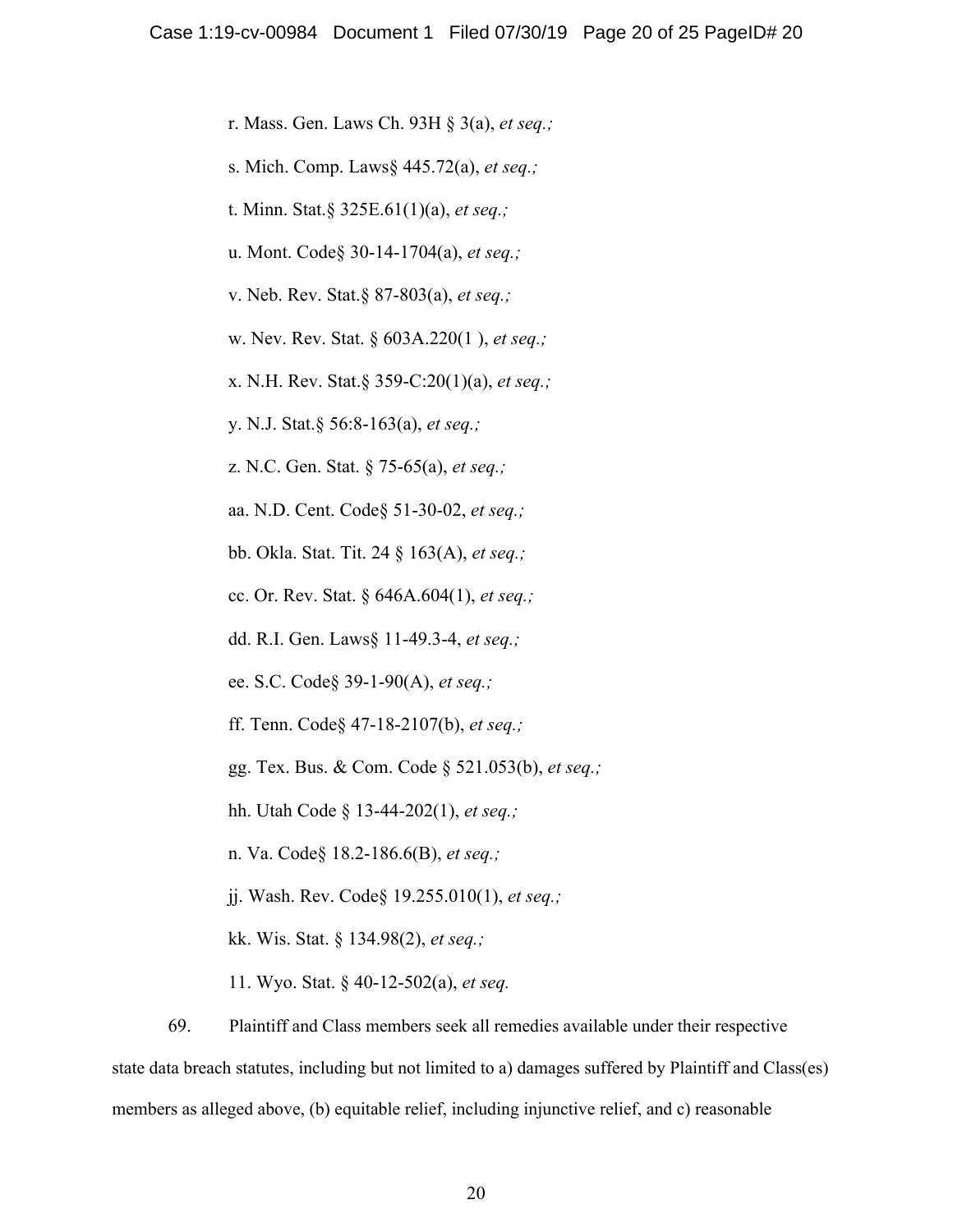attorney fees and costs, as provided by law.

# **THIRD COUNT Violation of Rhode Island Deceptive Trade Practices Act (For the Rhode Island Subclass)**

70. Plaintiff incorporates the substantive allegations contained in all previous paragraphs as if fully set forth herein.

71. Plaintiff brings this claim individually and on behalf of the Class and the Rhode Island Subclass.

72. Plaintiff, each Rhode Island Subclass Member, and Defendants are "persons" within the meaning of R.I.G.L. § 6-13.1-1.

73. The actions of Defendants, as alleged herein, constituted unfair methods of competition and unfair and deceptive acts and practices in the conduct of trade and commerce in relation to the sale of credit card services within the meaning of R.I.G.L. § 6-13.1-2 and under the Rhode Island Deceptive Trade Practices Act ("RIDTPA").

74. Rhode Island law provides that Defendants have a duty to notify consumers subject to a data breach in the "most expedient time possible, but no later than forty-five (45) calendar days after confirmation of the breach and the ability to ascertain the information required to fulfill the notice requirements contained in subsection (d) of this section[.]" R.I.G.L. § 11-49.3-4. Based upon public information, Defendants knew or should have known of the breach as of late March but waited until an unknown person emailed them to take any action on the breach.

75. Rhode Island law also provides "[i]n the event that more than five hundred (500) Rhode Island residents are to be notified, the municipal agency, state agency, or person shall notify the attorney general and the major credit reporting agencies as to the timing, content, and distribution of the notices and the approximate number of affected individuals. Notification to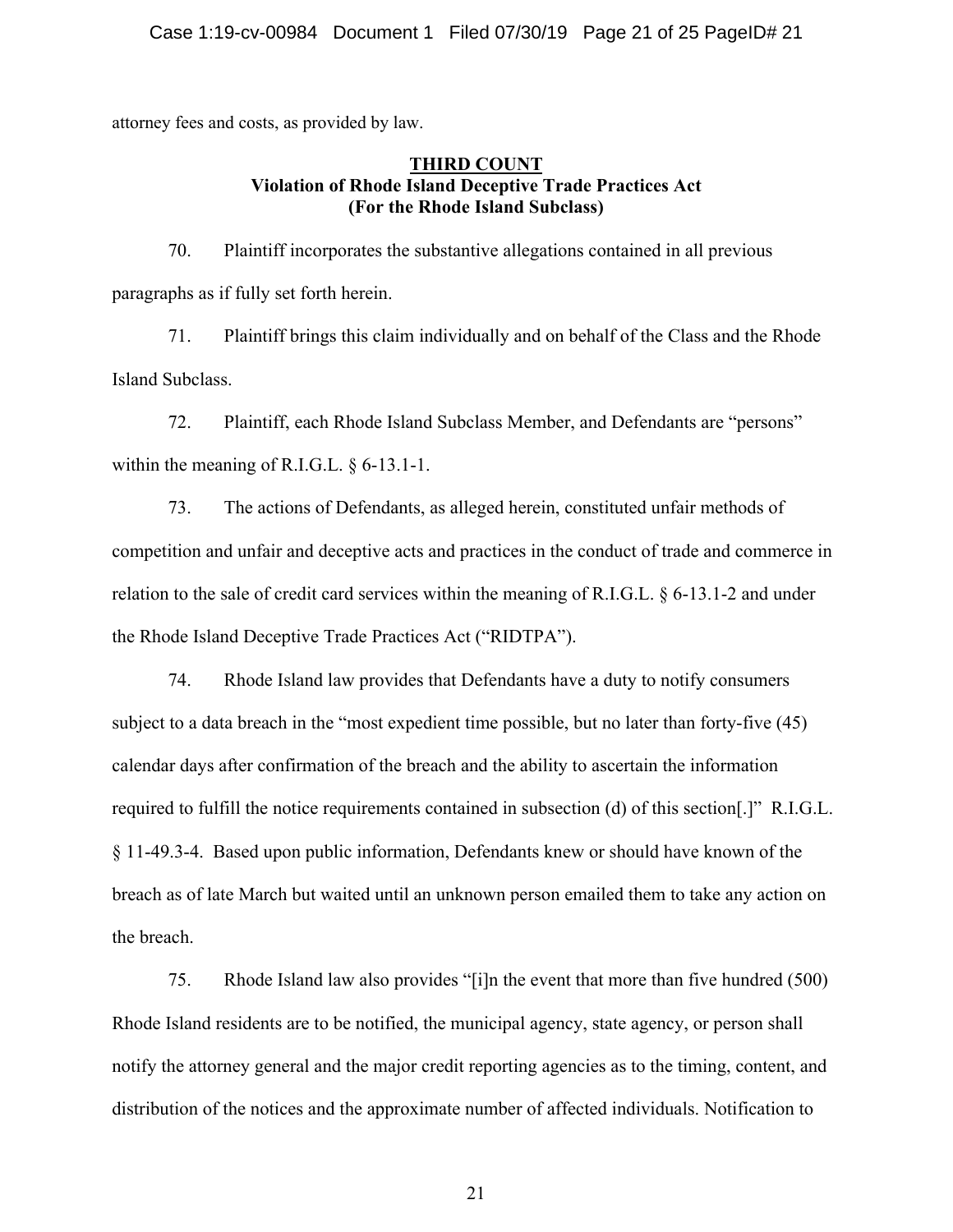#### Case 1:19-cv-00984 Document 1 Filed 07/30/19 Page 22 of 25 PageID# 22

the attorney general and the major credit reporting agencies shall be made without delaying notice to affected Rhode Island residents." *Id.*

76. Defendants failed to so notify as they were required and thus they breached Rhode Island law related to data breach notices.

77. Had Defendants properly notified Plaintiff as they are required to do, at least some of Plaintiff's injuries could have been reduced as she would have been able to notify the appropriate authorities in a timely manner.

78. Rhode Island law also provides that Defendants "implement and maintain a riskbased information security program that contains reasonable security procedures and practices appropriate to the size and scope of the organization; the nature of the information; and the purpose for which the information was collected in order to protect the personal information from unauthorized access, use, modification, destruction, or disclosure and to preserve the confidentiality, integrity, and availability of such information" and "shall not retain personal information for a period longer than is reasonably required to provide the services requested; to meet the purpose for which it was collected; or in accordance with a written retention policy or as may be required by law" and "shall destroy all personal information, regardless of the medium that such information is in, in a secure manner, including, but not limited to, shredding, pulverization, incineration, or erasure." R.I.G.L. § 11-49.3-2.

79. Defendants failed to maintain the security required above, to preserve the confidentiality, integrity, and availability of it, and failed to destroy it when unneeded as required above, and instead, allowed it to be used against Plaintiff and the Rhode Island Subclass in violation of the RIDTPA.

80. Defendants have engaged in unconscionable commercial practices or deceptive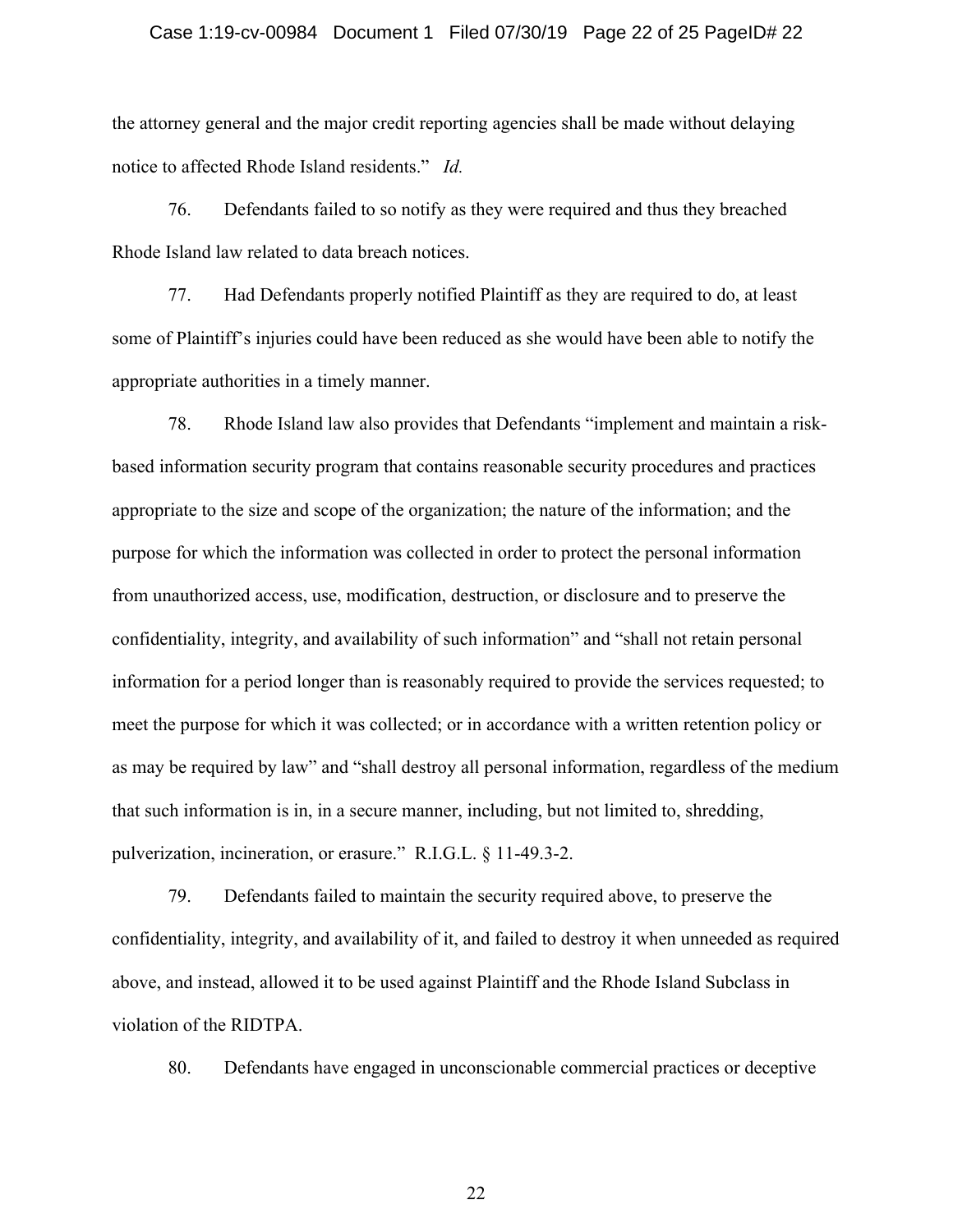#### Case 1:19-cv-00984 Document 1 Filed 07/30/19 Page 23 of 25 PageID# 23

acts or practices when they obtained Plaintiff's and the Rhode Island Subclass's Private Information by false pretenses and failed to secure their Private Information as required and promised.

81. Plaintiff and the Rhode Island Subclass suffered damage and/or loss because Defendants' actions and inactions lacked honesty in fact, fair dealing, and good faith and because they had the capacity to deceive consumers acting reasonably, did deceive consumers acting reasonably, used deceptive representations, represented that the Private Information of Plaintiff and Rhode Island Subclass members was secure when it was not, . As such, their conduct violates the RIDTPA.

82. Defendants also knowingly omitted material facts to Plaintiff and the Rhode Island Subclass when they obtained their Private Information, promised to keep it securely, yet failed to keep it securely.

83. Due to Defendants' violation of the RIDTPA, Plaintiff and the Rhode Island Subclass have suffered ascertainable losses, and unless restrained, Rhode Island Subclass Members and others in the future will continue to suffer injury and harm.

#### **JURY DEMAND**

Plaintiff demands a trial by jury of all claims in this Complaint so triable.

#### **REQUEST FOR RELIEF**

WHEREFORE, Plaintiff, individually and on behalf of the other members of the Class and the Rhode Island Subclass, respectfully request that the Court enter judgment in her favor and against Defendants, as follows:

A. For an Order certifying this action as a class action and appointing Plaintiff and her Counsel to represent the Class and the Rhode Island Subclass;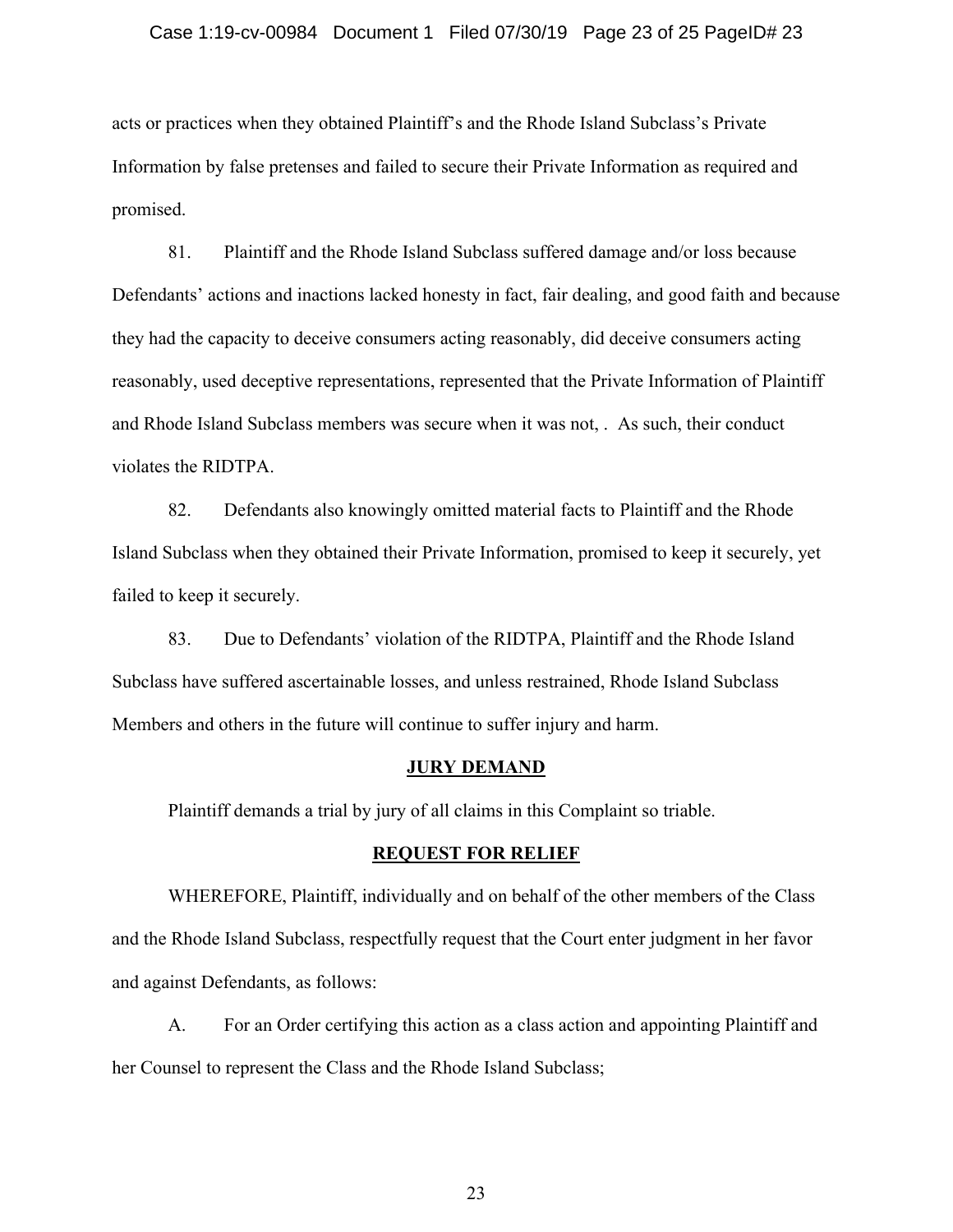#### Case 1:19-cv-00984 Document 1 Filed 07/30/19 Page 24 of 25 PageID# 24

B. For equitable relief enjoining Defendants from engaging in the wrongful conduct complained of herein pertaining to the misuse and/or disclosure of Plaintiff's and Class members' Private Information, and from refusing to issue prompt, complete and accurate disclosures to the Plaintiff and Class members; and to do whatever is necessary to correct the harm befallen Plaintiff and Class members;

C. For equitable relief requiring restitution and disgorgement of the revenues wrongfully retained as a result of Defendants' wrongful conduct;

D. For an award of actual damages, compensatory damages, statutory damages, and statutory penalties, in an amount to be determined;

- E. For an award of punitive damages;
- F. For an award of costs of suit and attorneys' fees, as allowable by law; and
- G. Such other and further relief as this court may deem just and proper.

Dated: July 30, 2019 Respectfully submitted,

*/s/ Steven T. Webster* Steven T. Webster VSB No. 31975 WEBSTER BOOK LLP 300 N. Washington St., Suite 404 Alexandria, Virginia 22314 Telephone: (888) 987-9991 Facsimile: (888) 987-9991 swebster@websterbook.com

### *Of Counsel:*

HENINGER GARRISON DAVIS, LLC W. Lewis Garrison, Jr. (AL Bar No. ASB-3591-N74W) Email: lewis@hgdlawfirm.com Taylor C. Bartlett (AL Bar No. ASB-2365-A51B) Email: taylor@hgdlawfirm.com Christopher B. Hood (AL Bar No. ASB-2280-S35H)